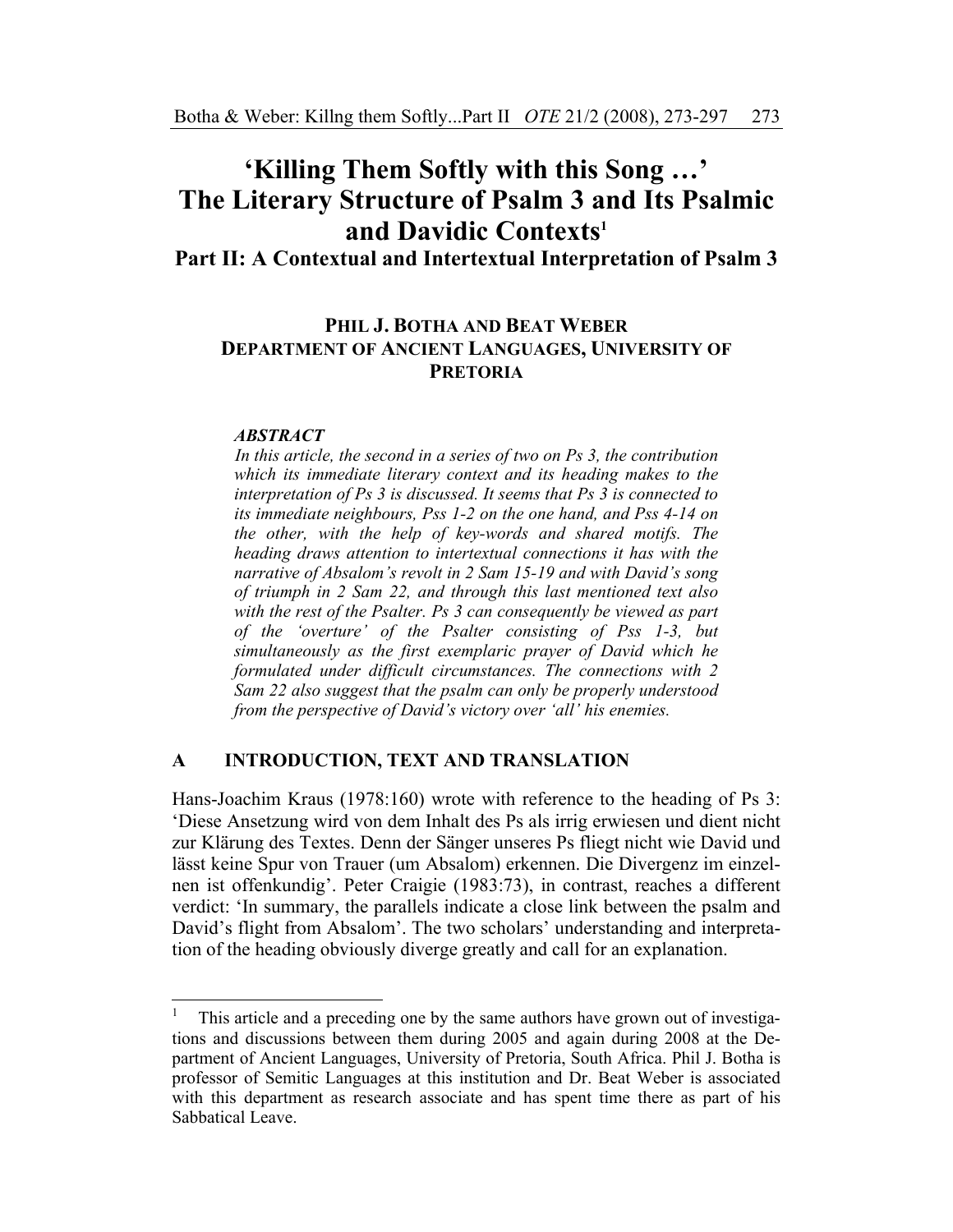But the prescript deserves careful scrutiny on other grounds as well. Since this is the *first* heading in the book of Psalms altogether, it should be investigated and expounded as thoroughly as possible. As the first heading, it defines the genre of these additions in the sense that a reader could expect to encounter in the Psalter other, similar, headings which might refer to David, which might contain biographical notes about David, and which might contain notes about the (musical) performance of the psalm. The reference to 'David' in this psalm therefore does not only serve to introduce the first Davidic collection (Pss 3-  $41<sup>2</sup>$  which is also the largest group of psalms in the Psalter),<sup>3</sup> but it also qualifies the psalm to be a member of the twelve special Davidic Psalms in the first two books of Psalms<sup>4</sup> which are biographically contextualised within the life of David.<sup>5</sup> Inspection of these biographical notes shows that especially situations of distress in the life of David are used in such contextualisations. In the majority of cases, the contextualisation also relates to experiences of David *before* the advent of his kingship (especially encounters with Saul). In the case of Ps 3, however, the distress occurred *during* his period of kingship (similar to the situation in Pss 51; 60; 63 and perhaps 7). Psalm 3 also has a link with Ps 63, since these two are the first and last psalms with a biographical contextualisation in Books I (Pss 1-41) and II (Pss 42-72) respectively and both (perhaps also Ps 7) refer to the flight from Absalom (cf. Kleer 1996:90f, 106- 108).<sup>6</sup> A note about the classification rwmzm, 'a Psalm', in the heading: This indicates that the prayer was seen as being sung with accompaniment of a stringed instrument. This note and the final verse of the psalm point towards a context of (public) worship.

This article is the second of a two-part series. In the previous article, the syntax of the verbs and its implications for the understanding of the psalm and its segmentation were investigated. The psalm was analysed intra-textually and it was decided that it is perhaps prudent to read it as two parts of one prayer (stanzas I and III, vv.2-4, 8-9) voiced during a crisis in the life of the suppliant,

 $\frac{1}{2}$  Identical with the first book of Psalms (Ps 1-41) in the Masoretic tradition, with the exception of the first two psalms.

<sup>3</sup> Apart from the two opening psalms, only Pss 10 and 33 lack a 'David-allocation'. In the Hebrew Psalter there are altogether 73 psalms which contain  $\forall$ ורד ('belonging to/with regard to David') in its superscript.

<sup>4</sup> These are Pss 3; 7; 18; 34; 51; 52; 54; 56; 57; 59; 60; and 63. The thirteenth one is in Book V, namely Ps 142.

<sup>5</sup> Kleer (1996:87-118) discusses each of these headings in terms of the narrative context to which it refers.

<sup>6</sup> Ps 63:1 is sometimes interpreted as referring to David's flight from Saul (e.g. Van der Ploeg 1973:369). It has been shown convincingly, however, that lexical and thematic similarities point towards 2 Sam 15:13-17:23 – David's flight from Absalom – as the context to which the heading refers (ראה, עיף, מודבר, and הרב occur in both contexts in a remarkable similarity of sense). Cf. in more detail Kleer (1996:108) and also Hossfeld & Zenger (2000:195).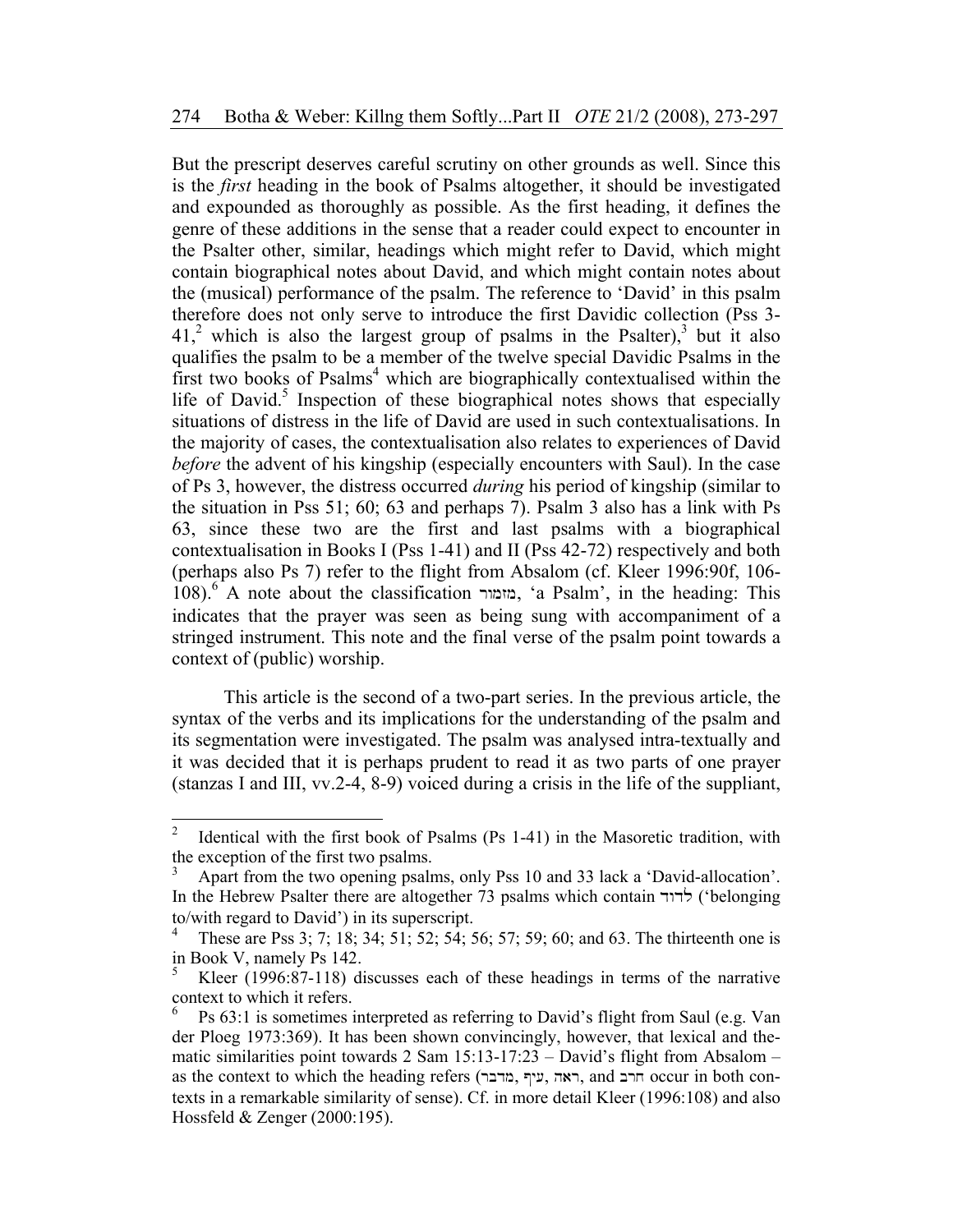with a flashback to a previous prayer and YHWH's clear answer to the call of the psalmist on that occasion, which was inserted between the two halves of the prayer (stanza II, vv.5-7). The three stanzas were then described as all being parallel to a certain extent, since all three contain a supplication and a declaration of confidence.

We then proposed to investigate also the intertextual connections of Ps 3 with the rest of the Hebrew canon. It stands in a close relationship to Pss 1-2 and can consequently be read as part of the introduction to the Psalter, since it is the first psalm with a heading, and one at that which connects it to David; it is also the first real prayer in the book of Psalms. The connection with David given to it in its heading also establishes links with the history of David in the books of Samuel, while it should also be discussed how Ps 3 would be understood from the perspective of a reader who has progressed to Ps 4.

 To establish a connection to the previous article, the segmentation of Ps 3 and a literal translation are repeated below:

|              |                | $\mathbf{1}$   | מִזְמַוֹּר                              | A Psalm, concerning David, when he fled   |
|--------------|----------------|----------------|-----------------------------------------|-------------------------------------------|
|              |                |                | בברחו מפניו אבשלום בנו:                 | before Absalom, his son.                  |
| T            | A <sub>2</sub> |                | יֲהוָה מֱה־רַבּוּ צָרָיָ                | YHWH, how have they increased, my ad-     |
|              |                |                |                                         | versaries,                                |
|              |                |                | ַרְבִּים קָמְיִם עָלְיִ:                | many are rising up against me!            |
|              |                | 3              | רֲבִים אמְרֶים לְנַׁפְּשִׁי             | Many are saying concerning my person:     |
|              |                |                | אֵין יִשׁוּעָתָה לוֹ בֵאלהִים סֵלַה:    | There is no deliverance for him through   |
|              |                |                |                                         | God!' - Selah.                            |
|              | B              | $\overline{4}$ | וְאַתְה יְהוָה מְגֵן בַּעֲדְיָ          | But you, YHWH, [are] a shield round       |
|              |                |                |                                         | about me,                                 |
|              |                |                | כבודי ומרים ראשי:                       | my honour and the one lifting up my head. |
| $\mathbf{I}$ | $\mathcal{C}$  | $\overline{5}$ | קוֹלִי אֶל־יְהוָהָ אֶקְרָאָ,            | Aloud I cried to YHWH repetitively,       |
|              |                |                | וַיַּעֲגִּנִי מֵהַר קַדְשִׁוֹ סֵלַה:    | then he answered me from his holy moun-   |
|              |                |                |                                         | $tain. - Selah.$                          |
|              |                | 6              | אֵנִי שָׁכַבְתִּי וַאִּישֲׁנָה          | I, I laid myself down and slept;          |
|              |                |                | הֱקִיצִוֹתִי כִּי יְהוָהָ יִסְמְּכֵנִי: | I woke up – because YHWH sustains me.     |
|              | D              | $\overline{7}$ | לא־אירא מרבבות עם                       | I am not afraid of ten/many thousands of  |
|              |                |                |                                         | [military] people,                        |
|              |                |                | אֲשֶׁר פָׁבִיב שֶׁתוּ עָלָי:            | who have set themselves up round about    |
|              |                |                |                                         | against me.                               |
| H            | E              | - 8            | קוּמָה יְהוָהו הוֹשִׁיַעֵּנִי אֱלֹהַי   | Please rise, YHWH! Deliver me, my God     |
| L            |                |                | כִּי־הִכִּיתָ אֵת־כָּל־אֹיִבֵי לֵחֵי    | since you have struck (down) all my ene-  |
|              |                |                |                                         | mies [with regard to the] jaw,            |
|              |                |                | שִׁנֵּיָ רְשָׁעִיָם שַׁבְרְתָּ:         | [the] teeth of the wicked you have shat-  |
|              |                |                |                                         | tered!                                    |
|              | $\mathbf{F}$   | 9              | ליהוָה הַיִשׁוּעָה                      | To YHWH [is/belongs] the deliverance!     |
|              |                |                | עֲל־עֲמִךְ בִרְכַוֵתַךְ סֵלַה:          | On your people [is/comes/may come/will    |
|              |                |                |                                         | come] your blessing! – Selah.             |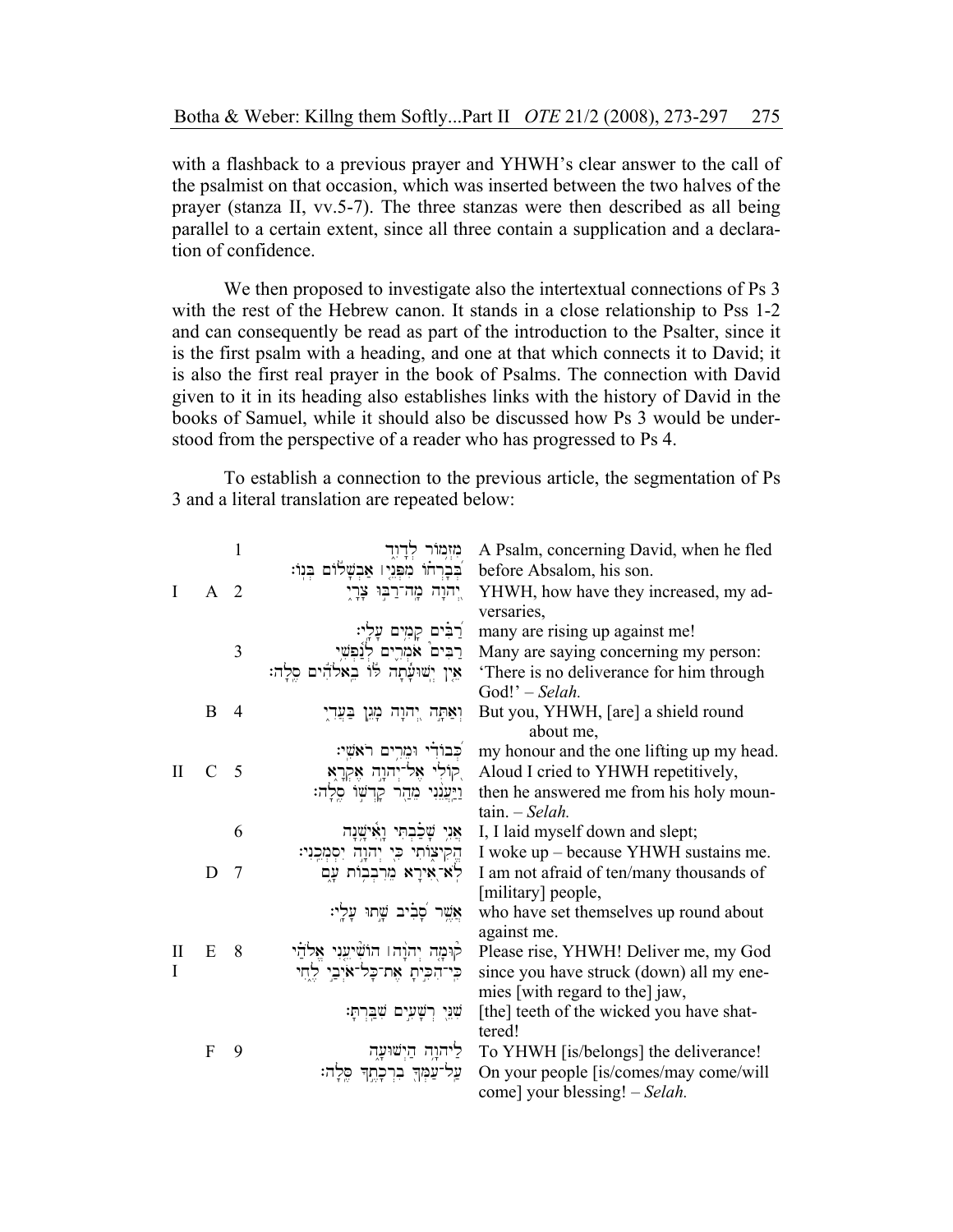## **B PSALM 3 IN THE CONTEXT OF THE PSALTER, ESPECIALLY OF ITS OVERTURE (PSALMS 1-3)**

### **1 Psalm 3 as part of the overture to the Psalter, Pss 1-3**

Psalm 1 has often been described as an introduction to the Psalter. This role was later extended to Ps 2, so that the editorially linked unit of Psalms 1-2 has become known as the 'overture' of the Psalter.<sup>7</sup> The editorial connection between Pss 1 and 2 is manifest in the shared themes and words<sup>8</sup> and the inclusion formed by the macarisms in Pss 1:1 and 2:12. The combination of Pss 1-2 has been described in this regard as a 'double portal' leading into the Psalter. But Ps 2 originally probably had closer connections with Pss 3-89 – it had probably already served as the opening of the so-called 'Messianic Psalter (Pss 2-89\*, cf. Rösel 1999), which resulted from a combination of Davidic and Levitic collections, before Ps 1 was added and Ps 1 and Ps 2 were editorially interlocked. The role of the first two psalms as the 'overture to the Psalter' is not contested. But Ps 3 also deserves some credit as part of the opening of the Psalter: It is the first prayer in a book of (mostly) prayers (with the first call to YHWH);<sup>9</sup> it is the first psalm connected to music (being called a  $\sim$ ); it is the first psalm with a heading; it is the first psalm attributed to David; and it is the first of thirteen psalms which are editorially linked to specific circumstances in the life of David. At the same time, Ps 3 has close connections with the following individual psalms of the cluster Pss  $3-7$ ,<sup>10</sup> with the small

<sup>7</sup>  So, for instance, Zenger (1998:36) who speaks of a 'Konsens der Forschung' in this regard.

<sup>8</sup> Zenger (Hossfeld & Zenger 1993:45) refers to the repetition of  $(1:2; 2:1)$ ; the connections both psalms have with Deut 6:4-19, Josh 1 and Mal 3; and the theme of the road which perishes (1:6 and 2:12).

<sup>9</sup> With its cry for deliverance Ps 3 serves as an introduction to many of the psalms that will follow in Book I. As Wilson (2002:90) remarks, Book I begins with high hopes for kingship in Psalm 2, but then moves into a block of pleas for deliverance (3- 7) which corresponds with a block of psalms at the end of Book I, giving advice about continuing evil in the world (35-37). Book I is concluded by four additional pleas for deliverance (38-41). Wilson (2002:139) sees in this a reflection of the time of the editing of the Psalter: Pss 1-89 perhaps reflect 'most clearly the initial painful response of Israel to the devastation of the Exile', as some of them display an explicit awareness of the exilic experience.

<sup>&</sup>lt;sup>10</sup> Pss 3 and 7 can be viewed as the introduction and conclusion of this small composition of laments (there is a change in Gattung between 2/3 and again between 7/8). Both contain references to David's troubles, and in both cases they are contextualised within the rebellion of Absalom (in the case of Ps 7 this is not completely certain because of the obscurity of the heading). YHWH's protection is twice described in this group with the help of the image of a shield, and the two occurrences are in these two corresponding members of the group (Pss 3:4 and 7:11). Both also describe the opponents as 'wicked people' (3:8; 7:10). Within this group, Ps 3 shares the theme of going to sleep or waking up in the morning with three others (cf. Pss 3:6, 4:5 and 9;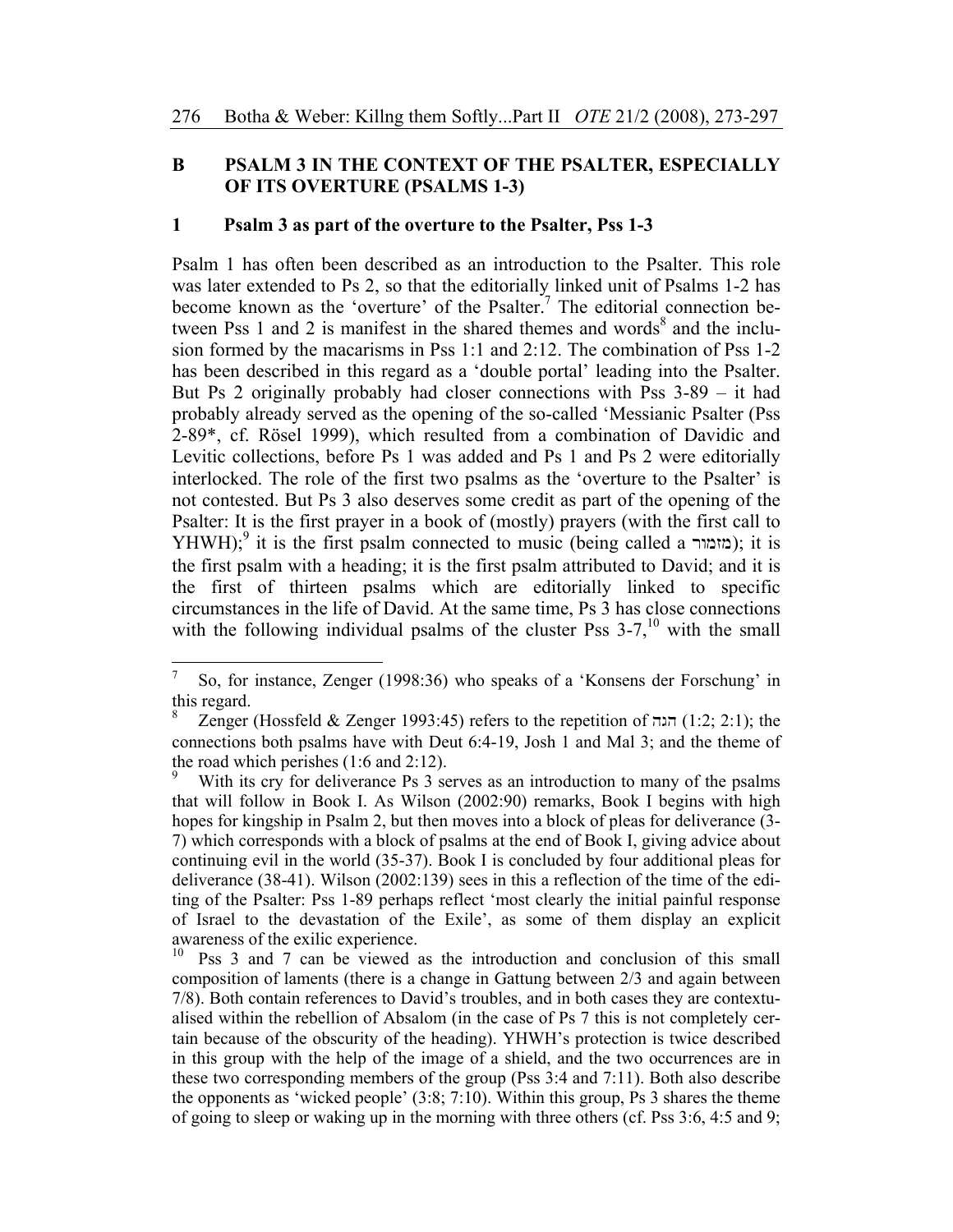Davidic collection Pss  $3-14$ ,<sup> $11$ </sup> as well as Book I of the Psalter (Ps 1-41) (see in this regard Barbiero 1999; about the connection between Pss 3 and 4, see Barbiero 1999:69-71). There are also parallels with other, more distant, psalms.

Subsequently we will focus first on the connections of Ps 3 with Pss 1 and 2 so as to prove that it also shares in the function of forming an overture for the Psalms (on this, see in greater detail Weber 2007a:239-251). Connected to this there is a second consideration: Whoever wants to take the instruction of Ps 1:2 as reader or listener seriously, namely to internalise the 'instruction of YHWH' (חורת יהוה) through semi-audible recitation (הגה), is not only directed backwards to the early parts of the canon, namely the 'Torah' and 'Nebi'im' (cf. Weber 2007b), but also encouraged to proceed on the way of the Psalter as a book and to meditate on it also as part of the instruction of God, in order to meet God in it and to find success through it (Ps 1:3). Ps  $1 - in$  its function of introducing the Psalter – seems to suggest that this book should be studied through memorisation and meditation from the front to the back (a *lectio continua*), and then to begin once more at the beginning (a *lectio repetitiva*).<sup>12</sup> Such a reading which follows the order of the book and the canon contextualises the individual psalms first and foremost according to the sequence in which they are arranged. In other words: Ps 3 is not considered in isolation, but in light of its predecessors, Pss 1 and 2, which were read immediately before that. Ps 4 would be interpreted inter alia from the perspective of its predecessor, Ps 3, and so forth. We subsequently engage in such a meditative reading of the small section of Pss 1-3 to reflect for a moment what connections and enrichments of meaning we can find in Ps 3.

When reaching Ps 3 after reading Pss 1 and 2, the reader encounters for the first time a psalm which is 'typical' of the Psalter (in terms of the frequency with which its Gattung recurs, something the first-time reader of the Psalter does not know yet): a petitionary prayer.<sup>13</sup> The first word of the psalm is indeed an *invocatio Dei* (3:2). It is also something new that praying is done in the form of a song (with instrumental accompaniment, a rwmzm). In any case, this is the description given to it in the heading (3:1). But before the Psalter-meditating believer begins with the poetic part of Ps 3, he (or she) stumbles over its heading. After so many verses in poetic form have been recited (Pss 1-2), one suddenly finds non-poetic remarks about matters 'outside' the text. This constitutes a clear break in the poetic flow of the text and requires from the

-

<sup>5:4;</sup> and 6:7).<br> $^{11}$  Psalms 3.

<sup>11</sup> Psalms 3-14 form a larger unit which is 'bracketed' editorially through a reference to the 'salvation' of YHWH's people/Israel in 3:9b and 14:7 respectively (cf. Hossfeld & Zenger 1993:56; Zenger 1998:19; Hartenstein 2009).

<sup>12</sup> On the theological and communicative facets of the Psalter as book and as part of the canon, see Weber 2009 (forthcoming).

<sup>13</sup> The relevant description of תפלה 'prayer (as a plea)' first appears in the neighbouring psalm (4:2) and after that again in Ps 6:10.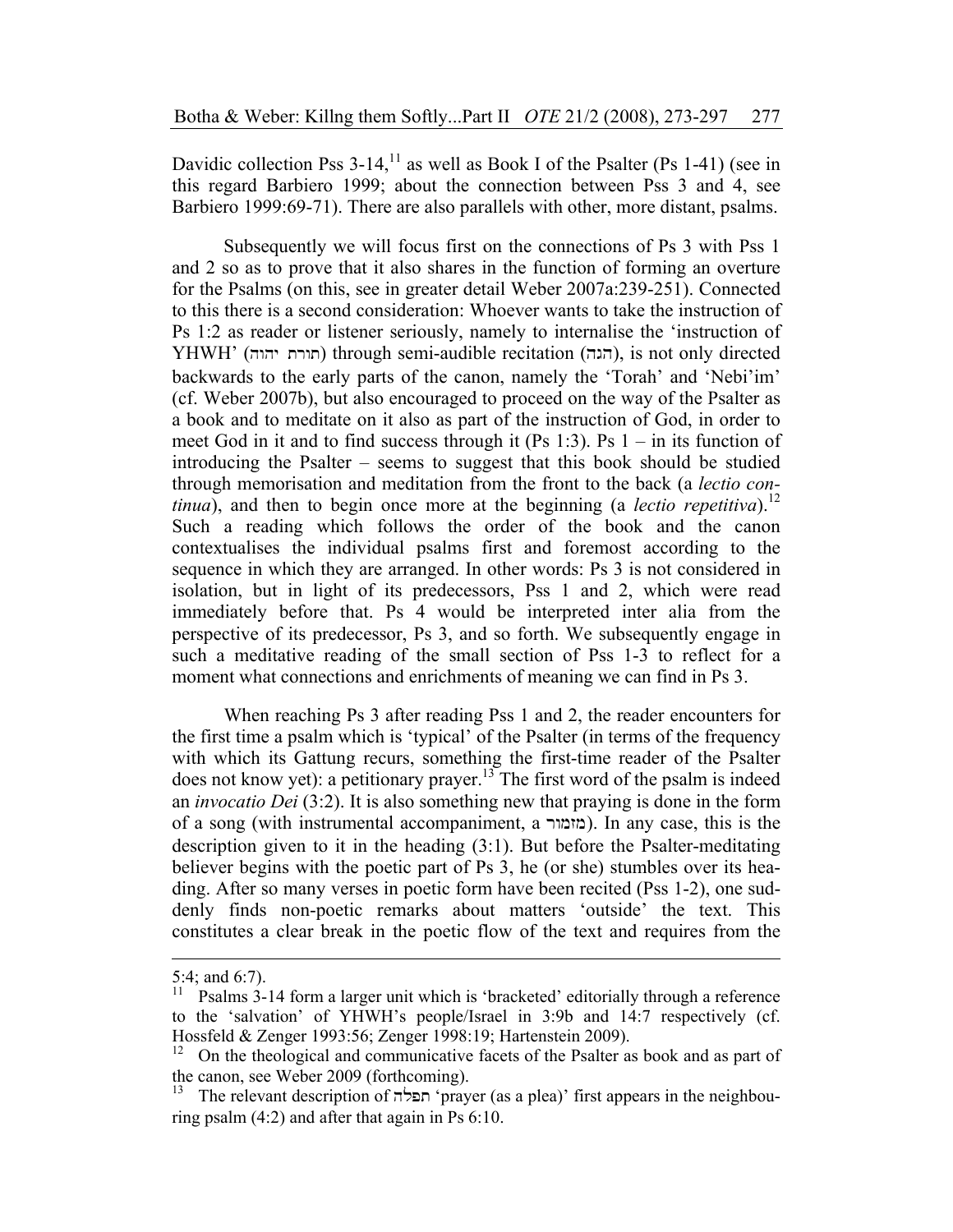recipient an increased level of understanding to absorb these meta-textual data. If the meditating reader or listener is familiar with the biblical data, especially the already 'canonised' books of Samuel – and this seems to be accepted – then the context of 2 Sam 22:1 would come to mind when Ps  $3:1$  is read.<sup>14</sup> That verse also serves as an introduction to a royal Davidic psalm and the two introductory verses have similarities. The parallels that exist between Ps 3 and 2 Sam 22 as a whole prove that this connection would be made by an initiate who reads Ps  $3^{15}$  2 Sam 22 in any case appears again later in the book of Psalms as Ps 18. But what may be even more important for our investigation, is that the connection between Ps 3 and the thanksgiving song of David in 2 Sam 22 would immediately also suggest a connection backwards from Ps 3 to Ps 2, or would strengthen the existing bond between them, since the introductory confession of 2 Sam 22:2-3 (especially that 'God' is his rock in whom he 'seeks refuge') reads like the actualisation of the macarism made by 'David' at the end of Ps 2 ('blessed are all who seek refuge in him', 2:12).

In the sequence of Ps 2 to Ps 3 one finds a reversal of the direction of speaking: In Ps 2:7-9 the reader is told what God has promised to 'David',  $^{16}$ even though his name is not mentioned there. This constitutes a *prophecy*. In Ps 3, in contrast, it is David (his name is mentioned for the first time in the superscript) who speaks to God. This constitutes a *prayer*. The psalm pictures him in an embattled, precarious situation. This creates a polarity in the mind of the listener, since Ps 2 has promised the assistance of God to the messianic king so that he would not need to fear any earthly king; but in Ps 3 he is in great distress because of the rebellion of his own offspring. The mighty, divinely protected king *in Jerusalem* who is announced to be the *son* of YHWH (Ps 2, cf. 2 Sam 7:14) is put to flight *from Jerusalem* by his own *son* (3:1)! Majesty (Ps 2) and modesty (Ps 3) are connected with one another.

But the two psalms are not only linked through opposites, they are linked also through parallels. In both psalms the royal figure is confronted with enemies who have superior numbers, and in both there is a more powerful God who intervenes on behalf of the one whom he protects. The process of reading consequently also establishes an association between the groups of enemies: a coalition of nations from *outside* who rebels against God and his anointed (Ps 2), and an *internal* uprising of rebels (Ps 3) all appear as enemies of God. In Ps 2, the messiah is anointed on the holy mountain by YHWH and established in his position (על־ציון הר־קדשי, 2:6); in Ps 3 YHWH comes answering and saving

 $14$ The horizon of the connection of the Psalter with the Nebi'im or parts of it is already drawn in Ps 1(-2) because of the connections between the beginning of the Psalter (Ps 1:1-2) and the beginning of the Nebi'im (Josua 1:6-7).<br><sup>15</sup> The psalm in 2 Sam 22 is also referred to as part of that which David wants to

<sup>&#</sup>x27;sing' (זמר) for YHWH (2 Sam 22:50), possibly forming a link with the first word in Ps  $3:1$ , a 'psalm' (מזמור).

<sup>&</sup>lt;sup>16</sup> Cf. the connections to 2 Sam 7.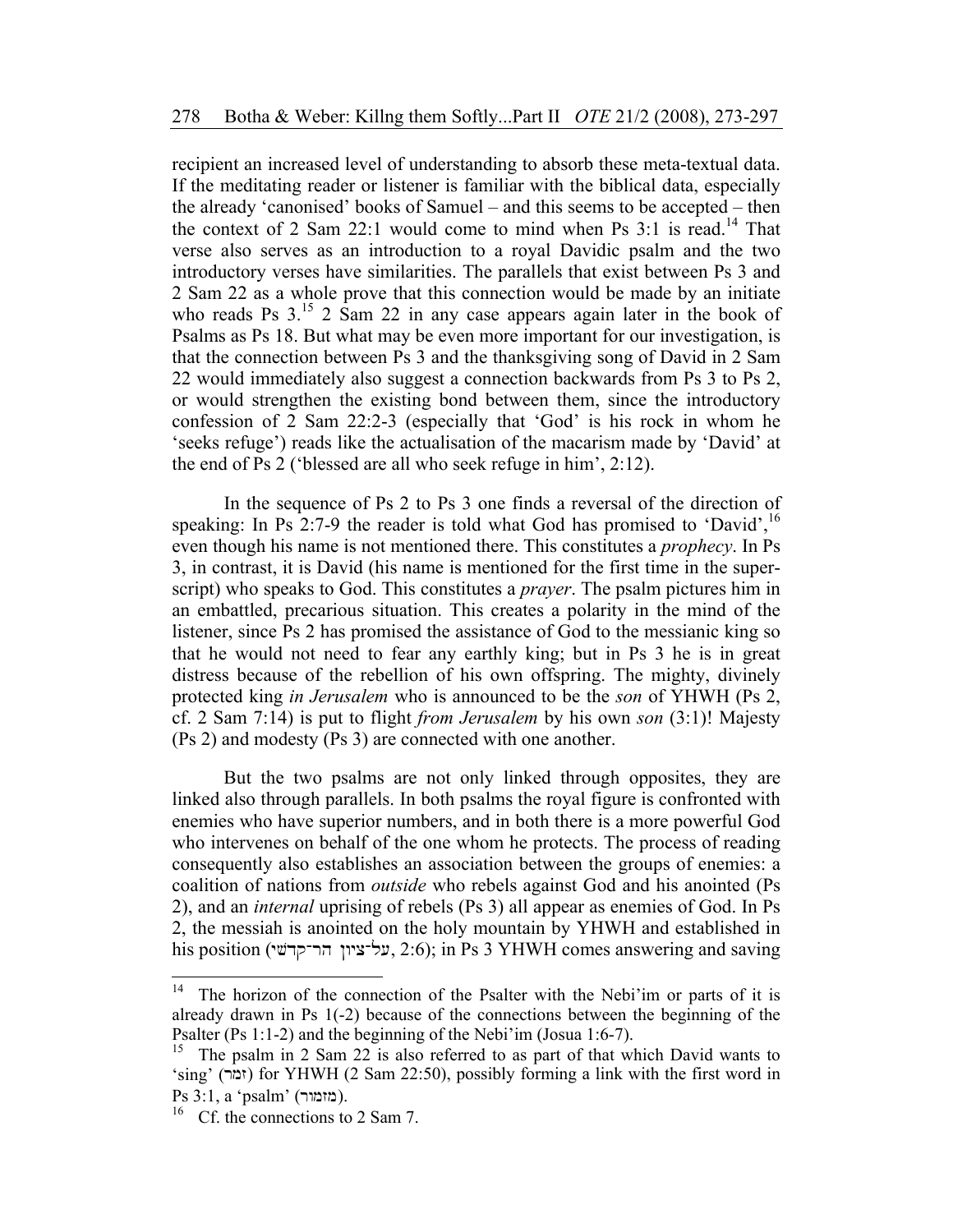*from* his holy mountain to help his servant (מהר קדשו, 3:5). The final macarism of Ps 2:12 stands like a promise also above Ps 3, over the troubled David who puts his trust in God (his 'shield', 3:4) and over the people of God who follows in his footsteps and prays the psalm after him: 'Blessed are those who take refuge in him!"<sup>17</sup>

What about links from Ps 3 over Ps 2 back to Ps 1? Such connections appear weaker than those between Pss 1 and 2 (see in this regard Weber 2001:54) and between Ps 2 and Ps 3 (Ps 2 therefore forms a 'hinge' between Pss 1 and 3). But in Ps 1 there is also a constellation of conflict and enmity (a triangle between God, the enemy/wicked, and the righteous person) and suggestions of the temple (1:3, see in this regard Creach 1999, Botha 1991 and 2007).

This short tour through the first three psalms has shown how a *lectio continua* of biblical literature establishes lines of meaning and enriches the understanding of texts in a continuous process of weaving meaning. The subsequent consideration of the effect of inner-biblical intertextuality will deepen this aspect even more. At the same time, the introductory quality of Ps 3 for a Davidic or Messianic reading of the Psalter has been highlighted, so that we think it is right to allocate a place to Ps 3 in the overture to the Psalter together with Pss 1 and 2. In terms of the composition of the Psalter it may be true that only Pss 1-2 were devised for the purpose of introducing the whole collection, but from the point of view of reception criticism, one has to reckon with a triple opening to the Psalter. Each of the first three psalms introduces a new theme: 'Torah-Wisdom' (Ps 1), 'Prophecy-Kingdom' (of God and his anointed) (Ps 2), and 'Prayer/Salvation History' (Ps 3). Ps 4 and those that follow do not introduce a completely new theme, but carry on with prayer in the same vein as Ps 3. The heading which was inserted above Ps 3 was probably intended to have effect upon the mind of the reader also for the subsequent psalms. The three great themes introduced by the first three psalms also play a significant role in the book as a whole and draw the Psalter into the canonical discussion with the rest of the Hebrew Bible.

Psalm 3 probably served for some time as the first psalm (and thus introduction) of the first book of the Psalter (an as yet uncompleted collection of Pss

<sup>17</sup> What Wilson has said about the depiction of 'David' in the psalm headings and in the royal psalms within the Psalter applies to Ps 3 as well: he serves as a model for every believer under duress (cf. Wilson 2002:124-126). Such a person should turn to YHWH in confession, trust, confidence, and praise. Ps 3 can therefore be described as a fitting 'introduction' to all the Davidic psalms in Book I, since it sets the tone by presenting David as the righteous king who is under attack from wicked enemies who do not recognise his special relationship with YHWH, but who triumphs in this situation of distress through his trust in YHWH and by remembering YHWH's help in the past.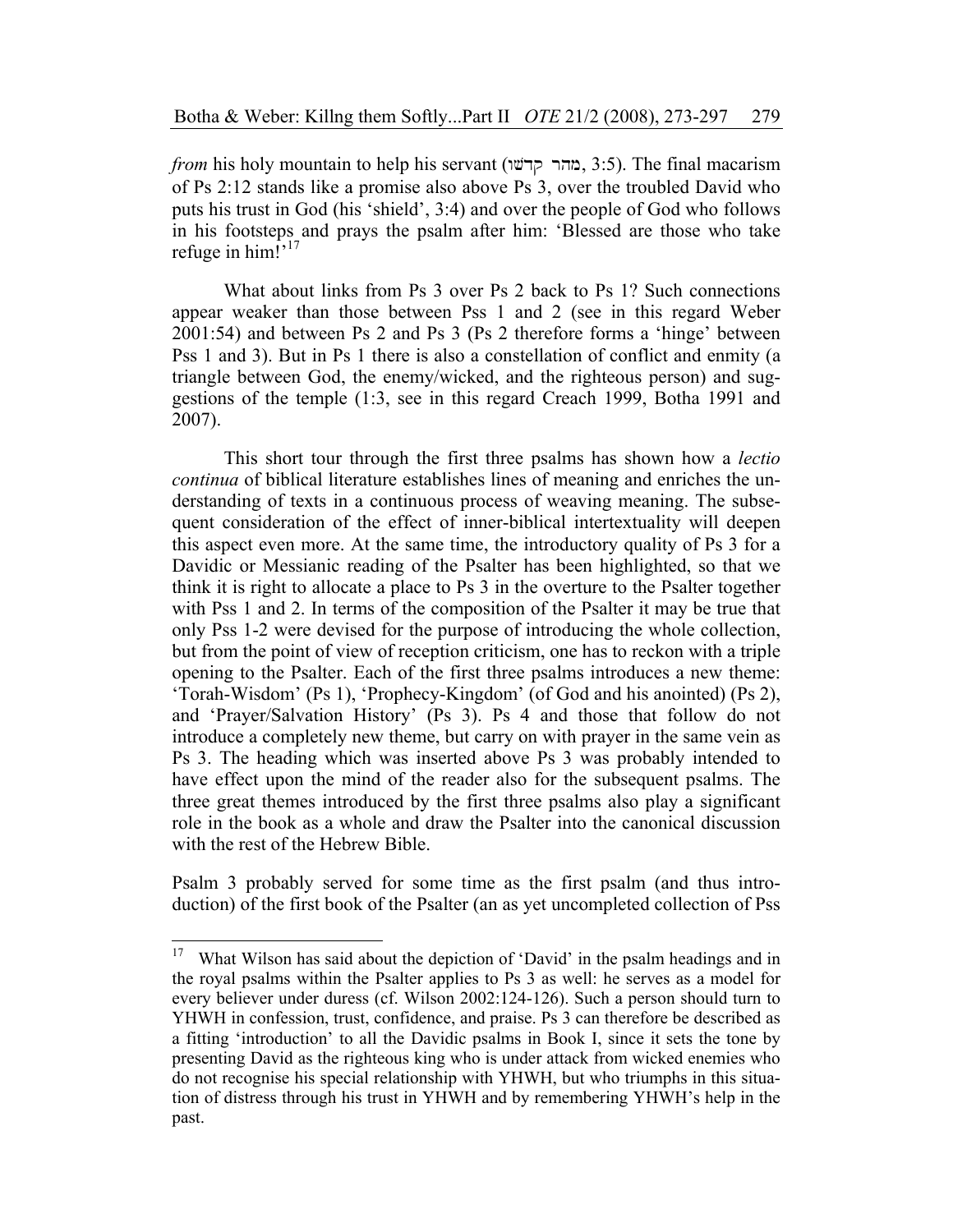3-41), and later possibly of the Davidic Psalter consisting of Books I-III (a preliminary phase of Pss 3-88) before Ps 2 was added to serve as frame (together with Ps 89) for Pss 2-89\*, and before Ps 1 was finally added to serve as heading for the whole Psalter. In its original form (before the editorial addition of v.1 and v.9b), Ps 3 probably was a pre-exilic prayer which was collected in late exilic or early post-exilic times together with other prayers (supplications, laments, and prayers of thanksgiving) into a collection consisting of Pss 3-7, 11-14, 17-18, 20-22, 26-28, 30-31, 35, 38, and 41 (Hossfeld & Zenger 1993:14). The editors added a number of psalms of various types, some of which they possibly composed themselves (Pss 8, 15, 24, 29, 32, and 36) to create clusters of psalms: Pss 3-14\* (initially without 9-10), 15-24\* (as yet without 16, 19, and 23), 26-32, and 35-41\* (as yet without 37, 39, and 40) (Hossfeld & Zenger 1993:14).

# **2 Psalm 3 as part of the compositions Pss 3-7 and Pss 3-14**

Psalm 3 can thus be expected to show affinity with its immediate neighbours, Pss 4-7 (a series of laments of a persecuted),<sup>18</sup> and with the cluster of Pss 3-14. Such connections could then be attributed partially to the similarity of themes (especially in 3-7), but could also be due to the activity of these late exilic or early post-exilic editors who would 'chain together' or 'interlock' such a cluster (especially in Pss 3-14). Such connections that have been noted are the 'brackets' around 3-14 formed by the prayers for Israel in 3:9b and  $14:7^{19}$  and the only<sup>20</sup> designations of the enemy as 'wicked persons' in 3:8 and 7:10 (Hossfeld & Zenger 1993:56). Hartenstein (forthcoming, 2009) also points out the importance of repetition of  $\pi(\Pi)$ ישוע $\pi(\Pi)$  in Pss 3:3 and 14:7 and the theme of the presence or absence of YHWH (cf. 3:3 and  $14:1$ ).<sup>21</sup> Shared themes in Pss 3-7 are the honour of the suppliant (cf. 3:4, 4:3, and 7:6); the 'morning motif' of salvation by YHWH  $(3:5-6, 4:9, 5:4, 6:7,$  and  $(7:12)$ ; and the role of the temple (cf. 3:5, 4:6, and 5:8).<sup>22</sup>

 $\overline{a}$ 

Zenger  $(1998:20)$  regards the psalms of this group as referring to different kinds of distress: Ps 3 suggests a situation of persecution, Ps 4 poverty, Ps 5 an innocent person who is accused, Ps 6 an infirm person, and Ps 7 an innocently persecuted person.

Hartenstein (forthcoming, 2009) remarks that this inclusio of  $\Xi$  expands the perspective from that of an individual suppliant in the individual psalms to that of a collective historical salvation for Israel in the cluster.<br> $20$  The stem with also occurs in 5:5, but it is there in

<sup>&</sup>lt;sup>20</sup> The stem בישע also occurs in 5:5, but it is there in the form of a noun.<br><sup>21</sup> Both have citations of opponents about the reality of VHWH's inte

<sup>21</sup> Both have citations of opponents about the reality of YHWH's intervention, and both citations are contradicted by experiences of YHWH's power to intervene.<br><sup>22</sup> Cf. Hossfeld & Zenger (1993:56). The 'morning motif' is there descri-

Cf. Hossfeld & Zenger (1993:56). The 'morning motif' is there described as YHWH's taking over the role of the triumphant sun in the morning. See also the discussion in Zenger 1998:20.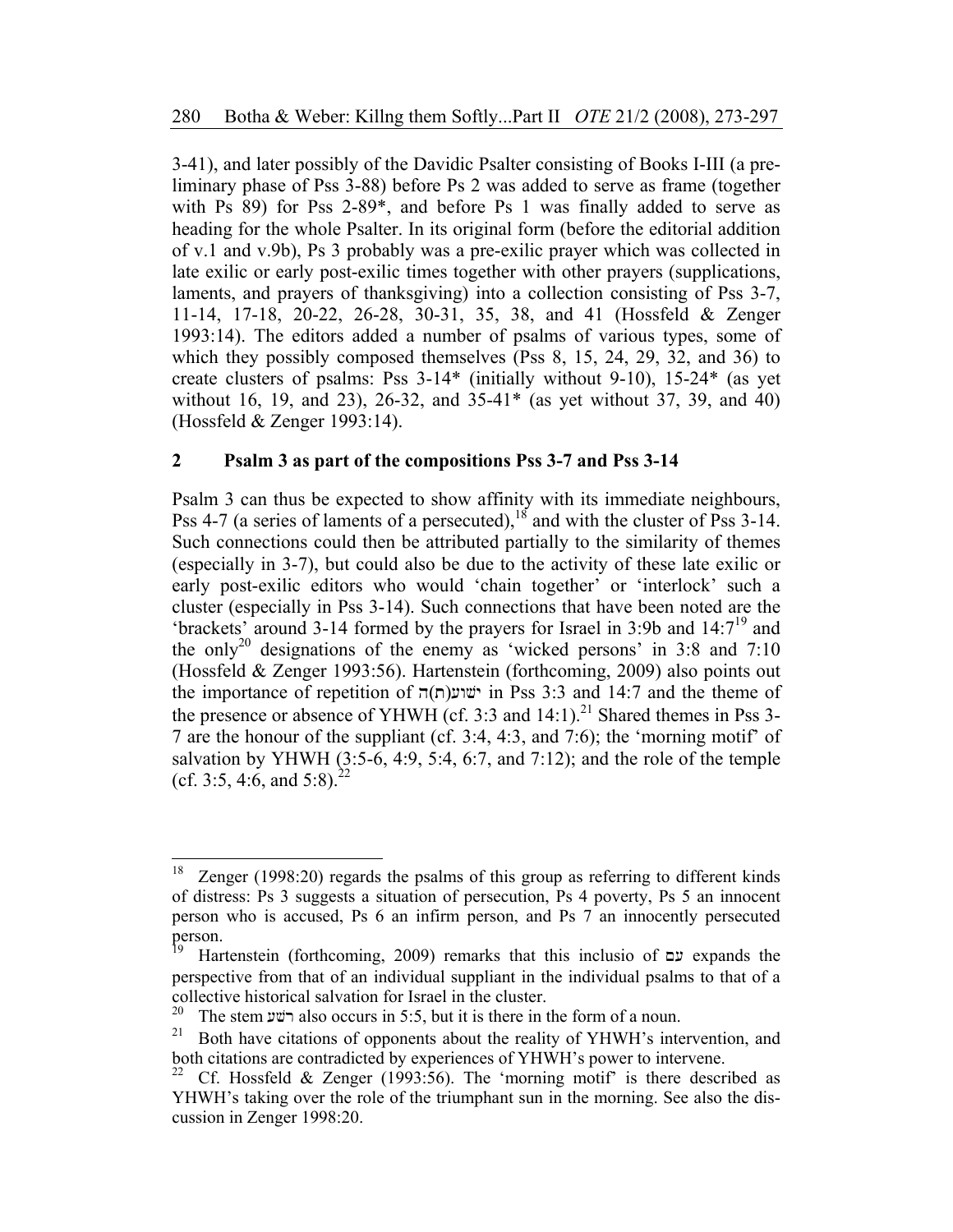Apart from words that are perhaps too common to be of any particular significance, Ps 3 shares with the rest of the group of Psalms 1-14, the following keywords:

| Psalm                            | $\mathbf{1}$                 | $\overline{2}$         | $\overline{\mathbf{3}}$ | $\overline{4}$       |                      | $\sqrt{6}$     | $\overline{7}$        | $\overline{\bf 8}$      | $\overline{9}$  | 10                                      | 11                     | $\overline{12}$      | 13                      | 14             | Sum                     |
|----------------------------------|------------------------------|------------------------|-------------------------|----------------------|----------------------|----------------|-----------------------|-------------------------|-----------------|-----------------------------------------|------------------------|----------------------|-------------------------|----------------|-------------------------|
| איב                              |                              |                        | 8                       |                      |                      | 11             | 6                     | $\overline{\mathbf{3}}$ | 4, 7            |                                         |                        |                      | 3,<br>$\mathfrak s$     |                | $\,8\,$                 |
| אמר                              |                              | $\tau$                 | $\mathfrak{Z}$          |                      |                      |                |                       |                         |                 |                                         |                        |                      |                         |                | $\overline{2}$          |
| אני                              |                              | 6,<br>$\boldsymbol{7}$ | 6                       |                      |                      |                |                       |                         |                 |                                         |                        |                      |                         |                | $\overline{\mathbf{3}}$ |
| תה $\,$                          |                              | $\overline{7}$         | $\overline{4}$          |                      |                      |                |                       |                         |                 |                                         |                        |                      |                         |                | $\overline{2}$          |
| בן                               |                              | $\boldsymbol{7}$       | $\mathbf{1}$            | $\mathfrak{Z}$       |                      |                | $\mathbf{1}$          | 5                       |                 |                                         | $\overline{4}$         | $\overline{2},$<br>9 |                         | $\overline{2}$ | 9                       |
| הר                               |                              | 6                      | $\overline{5}$          |                      |                      |                |                       |                         |                 |                                         | $\mathbf{1}$           |                      |                         |                | $\overline{3}$          |
| ישועה                            |                              |                        | $\overline{3}$ ,<br>9   |                      |                      |                |                       |                         | $\overline{15}$ |                                         |                        |                      | 6                       | $\overline{7}$ | $\overline{5}$          |
| ישו                              |                              |                        | $\overline{6}$          | $\overline{9}$       |                      |                |                       |                         |                 |                                         |                        |                      | $\overline{4}$          |                | $\overline{3}$          |
| ישע                              |                              |                        | $\,$ $\,$               |                      |                      | $\overline{5}$ | 2,<br>11              |                         |                 |                                         |                        | 2,<br>6              |                         |                | $\overline{6}$          |
| כבוד                             |                              |                        | $\overline{4}$          | $\overline{3}$       |                      |                | $\overline{6}$        | $\sqrt{6}$              |                 |                                         |                        |                      |                         |                | $\overline{4}$          |
| מגן                              |                              |                        | $\overline{4}$          |                      |                      |                | 11                    |                         |                 |                                         |                        |                      |                         |                | $\overline{2}$          |
| נפש                              |                              |                        | $\overline{\mathbf{3}}$ |                      |                      | 4,<br>5        | $\overline{3}$ ,<br>6 |                         |                 | $\mathfrak{Z}$                          | 1, 5                   |                      | $\overline{3}$          |                | $\overline{9}$          |
| סביב                             |                              |                        | $\overline{7}$          |                      |                      |                |                       |                         |                 |                                         |                        | $\overline{9}$       |                         |                | $\overline{2}$          |
| עם                               |                              |                        | 7,<br>9                 |                      |                      |                | $\overline{9}$        |                         | $\overline{12}$ |                                         |                        |                      |                         | 4,<br>7        | $\overline{6}$          |
| ענה                              |                              |                        | $\overline{5}$          | $\sqrt{2}$           |                      |                |                       |                         |                 |                                         |                        |                      | $\overline{4}$          |                | $\overline{3}$          |
| צר                               |                              |                        | $\overline{2}$          | $\overline{2}$       |                      |                |                       |                         |                 |                                         |                        |                      | 5                       |                | $\overline{3}$          |
| קדש                              |                              | 6                      | 5                       |                      | $\overline{8}$       |                |                       |                         |                 |                                         | $\overline{4}$         |                      |                         |                | $\overline{4}$          |
| קול                              |                              |                        | 5                       |                      | 3,<br>$\overline{4}$ | $\overline{9}$ |                       |                         |                 |                                         |                        |                      |                         |                | $\overline{4}$          |
| קום                              | 5                            |                        | $\frac{2}{8}$           |                      |                      |                | $\overline{7}$        |                         | 20              | $\overline{12}$                         |                        | 6                    |                         |                | $\overline{7}$          |
| אקרא $\overline{P}$              |                              |                        | $\overline{5}$          | 2,<br>$\overline{4}$ |                      |                |                       |                         |                 |                                         |                        |                      |                         | $\overline{4}$ | $\overline{4}$          |
| $\texttt{WN} \bm{\mathsf \lnot}$ |                              |                        | $\overline{4}$          |                      |                      |                | 17                    |                         |                 |                                         |                        |                      |                         |                | $\overline{c}$          |
| רב                               |                              |                        | 2,<br>$\overline{3}$    | $\overline{7}$       | 8,<br>11             |                |                       |                         |                 |                                         |                        |                      |                         |                | $\overline{5}$          |
| רבב                              |                              |                        | $\overline{2}$          | $8\,$                |                      |                |                       |                         |                 |                                         |                        |                      |                         |                | $\overline{2}$          |
| רום                              |                              |                        | $\overline{4}$          |                      |                      |                |                       |                         | 14              |                                         |                        | 9                    | $\overline{\mathbf{3}}$ |                | $\overline{4}$          |
| רשע                              | $\overline{1, 4, 4}$<br>5, 6 |                        | $\sqrt{8}$              |                      | 5                    |                | $10\,$                |                         | 6,<br>17,<br>18 | $\overline{3}$<br>2,<br>4,<br>13,<br>15 | $\overline{2}$<br>5, 6 | $\overline{9}$       |                         |                | 19                      |
| שבר                              |                              |                        | 8                       |                      |                      |                |                       |                         |                 | 15                                      |                        |                      |                         |                | $\overline{2}$          |
| שית                              |                              |                        | $\overline{7}$          |                      |                      |                |                       | $\overline{7}$          | 21              |                                         |                        | 6                    | $\overline{3}$          |                | $\overline{5}$          |
| שכב                              |                              |                        | 6                       | 9                    |                      |                |                       |                         |                 |                                         |                        |                      |                         |                | $\overline{2}$          |
| Total<br>(words)                 | $\overline{2}$               | $\overline{6}$         |                         | 9                    | $\overline{4}$       | $\overline{4}$ | 10                    | $\overline{4}$          | $7\overline{ }$ | $\overline{4}$                          | 5                      | $\overline{7}$       | $\overline{8}$          | $\overline{4}$ |                         |

*Table 1: Keywords in Pss 1-14*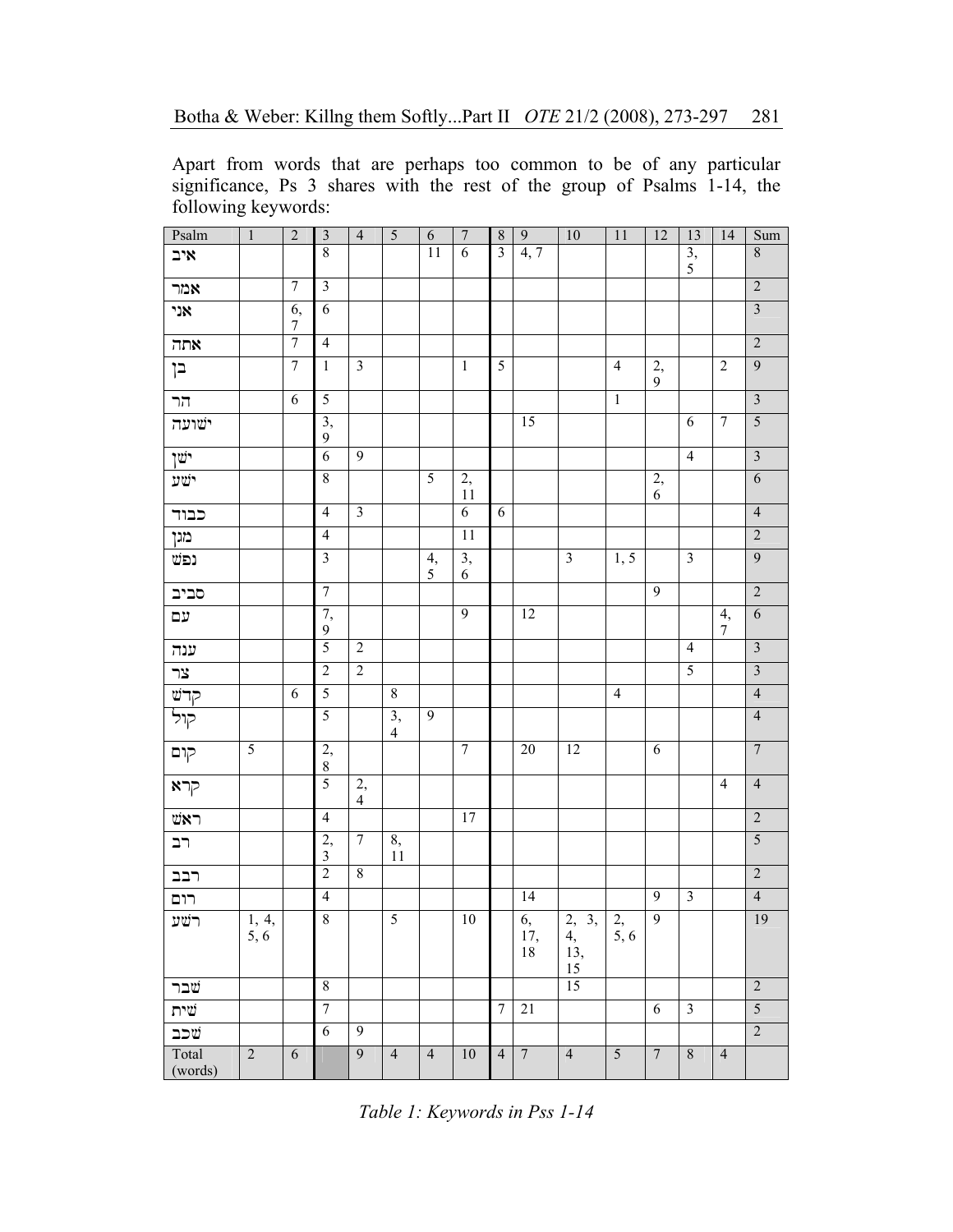From this table it would seem that the closest correspondence is between Ps 3 and Ps 7, and then between Ps 3 and Ps 4. There is also quite a number of shared keywords with Pss 9, 12, and 13. The connections between Ps 3 and Ps 4 are incontestable: the motif of *lying down* and *going to sleep*, the concern for personal *honour*, the *calling* to YHWH and his *answering* of the suppliant, and the opposition of '*many'* are conspicuous parallels. With Ps 7, Ps 3 shares the motifs of the *request for salvation*, the concern for *honour*, the comparison of YHWH's protection with a *shield*, the request that YHWH should '*rise*', and the description of the enemy as '*wicked people*'. Conspicuous similarities between Ps 3 and Pss 9-10 are the request for YHWH to '*rise*' and the description of the enemy as '*wicked people*'. With Ps 12, Ps 3 shares the urgent request that YHWH should '*save'* the suppliant and the description of the enemy as '*wicked people*'. Finally, there are parallels between Ps 3 and Ps 13 in the mentioning of the '*enemy'*, the use of '*salvation'* as a description of YHWH's intervention, the motif of '*sleep*' (real sleep in Ps 3, but a metaphor for death in Ps 13), and the description of YHWH's response as '*answer'* in Ps 3 and the request that he would '*answer'* in Ps 13.

Hartenstein (forthcoming, 2009) expresses the opinion that the principal theme of the group of psalms, Pss 3-14, is YHWH as the God of justice and loyalty to the community (שפט, ישׁע, ישׁע, iof them deal with the enemy in an ethical-religious qualification as the 'wicked'. The group is characterised by quotations from the enemy and almost all of them either begin with or end with a pronouncement of trust. According to Hartenstein, the objective of the composition was to help its readers confront the issue of denial that YHWH has a role to play in human affairs and to help them to develop strategies to cope with this, based on their trust in YHWH's willingness to intervene.

The reader who has finished reading Ps 3 and who comes to Ps 4 can interpret it as a second prayer of David in the same context as that which is referred to in Ps 3:1. He is still calling to YHWH  $(\overline{x})$ , 3:5; 4:2, directed at the 'God' who provides justice), and he still has to contend with the opinion of 'many' (רבים אמרים, 3:3; 4:7), although in Ps 4 the criticism seems to come from the members of the in-group (cf. the 'us' in 4:7), and not the enemy. In both psalms, and also in the context in 2 Samuel to which is referred, there is concern for the honour of the suppliant (בְּבוֹדִי, 3:4 and 4:3).<sup>23</sup> In both psalms, 'David' is also confident that YHWH will listen to his plea (he 'answered' from his holy mountain in 3:5; he 'will listen' according to 4:4). The 'David' of Ps 3 confidently states that he will not fear the huge enemy force that surrounds him since he could 'lie down and sleep (יֹשׁן and 'vi')' and wake up again (Ps 3:6). Accordingly, he can announce his intention to 'lie down and sleep' (bkv and *(*ישן) in Ps 4:9, since YHWH alone causes him to stay safe. This knowledge

<sup>23</sup> Cf. the self-deprecation of David in 2 Sam 15:30 and the shaming by Shimei in 2 Sam 16:5-8.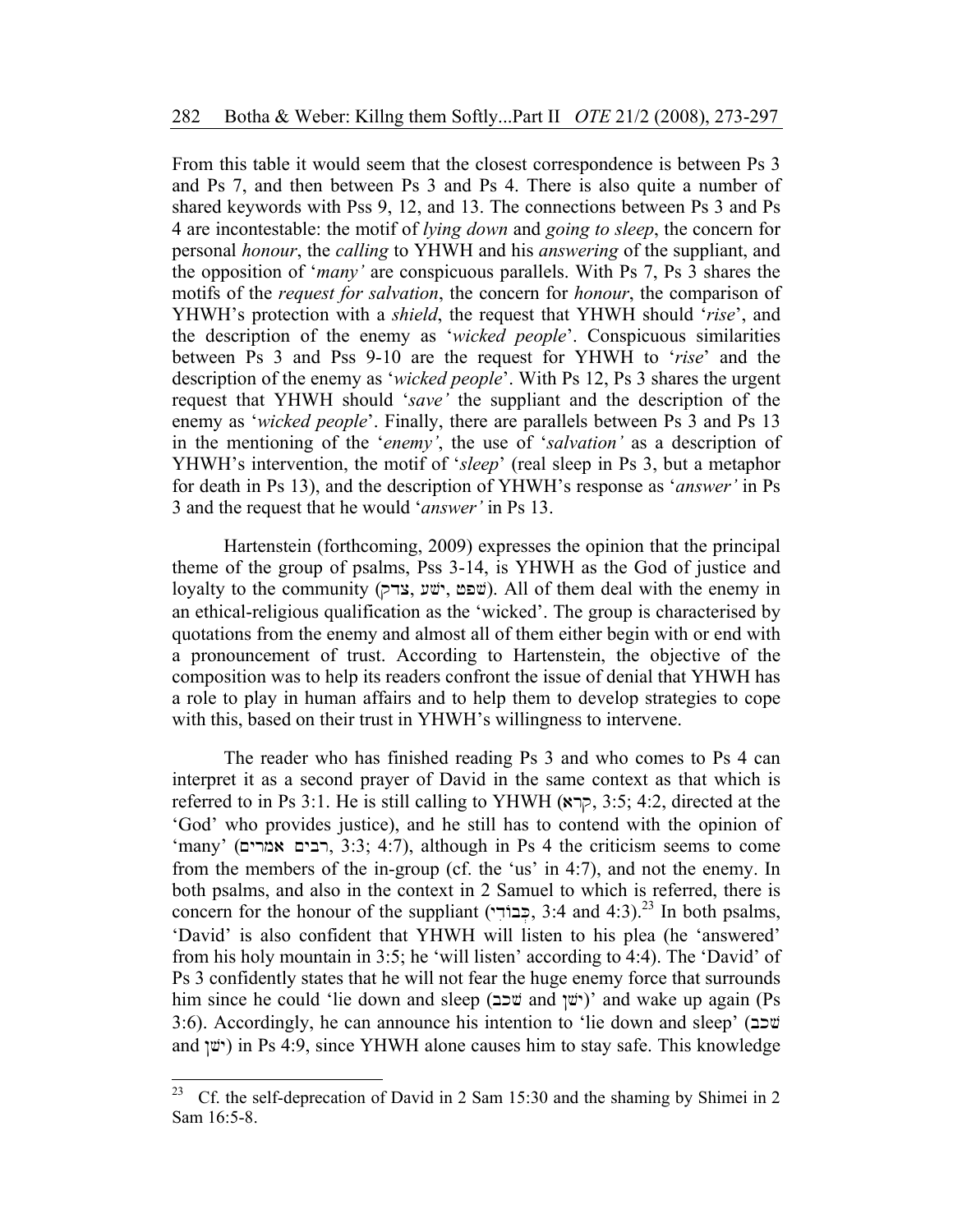causes him to rejoice (4:8). Many of the themes of Ps 3 are thus continued in Ps 4 and the confidence expressed in Ps 4 naturally flows from the experience described in Ps 3, that YHWH has (symbolically) struck the suppliant's enemies on the chin, so that the he is confident that YHWH has characterised him as a חסיד  $(4:4)$ .

# **C PSALM 3 IN THE LIGHT OF ITS HEADING AND ITS INTERTEXTUAL CONNECTIONS**

**1 Tabular Overview**<sup>24</sup>

 $\overline{a}$ 24 The more important links are printed in **bold type**.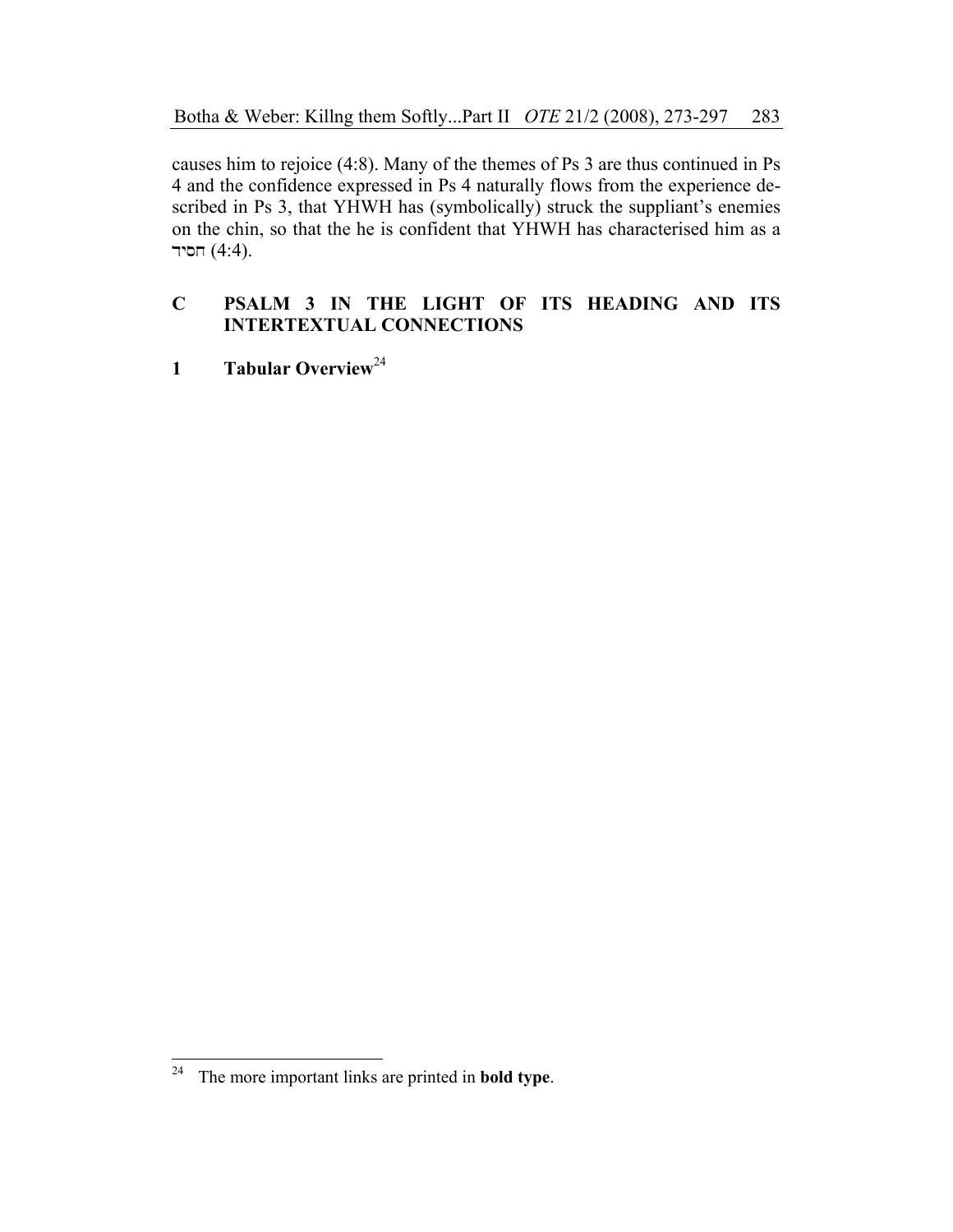# 284 Botha & Weber: Killng them Softly...Part II *OTE* 21/2 (2008), 273-297

| Psalm 3        |      | 2 Sam 15-19 (Absalom)                                                                   | 2 Sam 22 (= $Ps$ 18)                                       | <b>Further Davidic connections</b>                                                                           | <b>Other connections</b>                                                                                    |  |  |  |
|----------------|------|-----------------------------------------------------------------------------------------|------------------------------------------------------------|--------------------------------------------------------------------------------------------------------------|-------------------------------------------------------------------------------------------------------------|--|--|--|
| Pre-<br>sent   | Past |                                                                                         |                                                            |                                                                                                              |                                                                                                             |  |  |  |
|                |      | 15:14 ('flight' from 'Absa-<br>lom'                                                     |                                                            | 1 Sam 19:12ff (earlier 'flight' of<br>David from Saul)                                                       |                                                                                                             |  |  |  |
| $2 - 3$        |      | 15:12 ('people' described as<br>'numerous') 18:31f (who<br>'rose up against' David)     | 7 ('distress') 39f, 49<br>('who rose against'<br>David)    |                                                                                                              |                                                                                                             |  |  |  |
| $\overline{4}$ |      | 15:30 (covered 'head' of<br>David) 18:9 (Absalom's<br>'head' caught in a tree)          | 28, 47, 49 ('be high',<br>'be exalted', 'lift up<br>high') |                                                                                                              |                                                                                                             |  |  |  |
|                |      |                                                                                         | 3f, 31, 36 ('shield',<br>'save/salvations')                |                                                                                                              |                                                                                                             |  |  |  |
|                | 5    |                                                                                         | 4, 7 ('call/my voice',<br>answer from temple)              |                                                                                                              |                                                                                                             |  |  |  |
|                | 6    | 17:1, 16 (threat to David<br>during the night)                                          |                                                            | Sam 26:12 (David spares Saul's<br>life during the night)                                                     | Job 14:12f, 15; 11QPs <sup>a</sup> XXIV:16-18<br>(Gen 41; Is 29:7f; Jer 31:23-25; Dan<br>2?)                |  |  |  |
| $\overline{7}$ |      | 15:12 ('people' become 'nu-<br>merous') 18:3, 7 (David is<br>like 'ten/many thousands') |                                                            | 1 Sam 18:7f; 21:12; 29:5 (David<br>has 'struck down ten thousand')                                           |                                                                                                             |  |  |  |
| 8a             |      |                                                                                         | 3f, 28, 36, 42, 47<br>("save")                             |                                                                                                              |                                                                                                             |  |  |  |
|                | 8bc  | 18:15 (Absalom is 'struck')<br>18:19 (justice given from<br>violence of 'his enemies')  | 1, 4, 18, 38, 41, 49<br>('enemies' of David)               | 1 Sam 18:7f (David has 'struck<br>down ten thousand'). Various<br>places 'struck down' in Philistine<br>wars | Judges 15:15f (Samson 'struck down'<br>'one, two heaps of' Philistines with a<br>'cheek/jawbone') Job 29:17 |  |  |  |
| 9              |      |                                                                                         | 51 (great 'deliverance'<br>for king David)                 | 2 Sam 7:29 ('blessing' for the<br>house of David)                                                            |                                                                                                             |  |  |  |

*Table 2: Intertextual connections between Psalm 3 and other parts of the Hebrew Bible*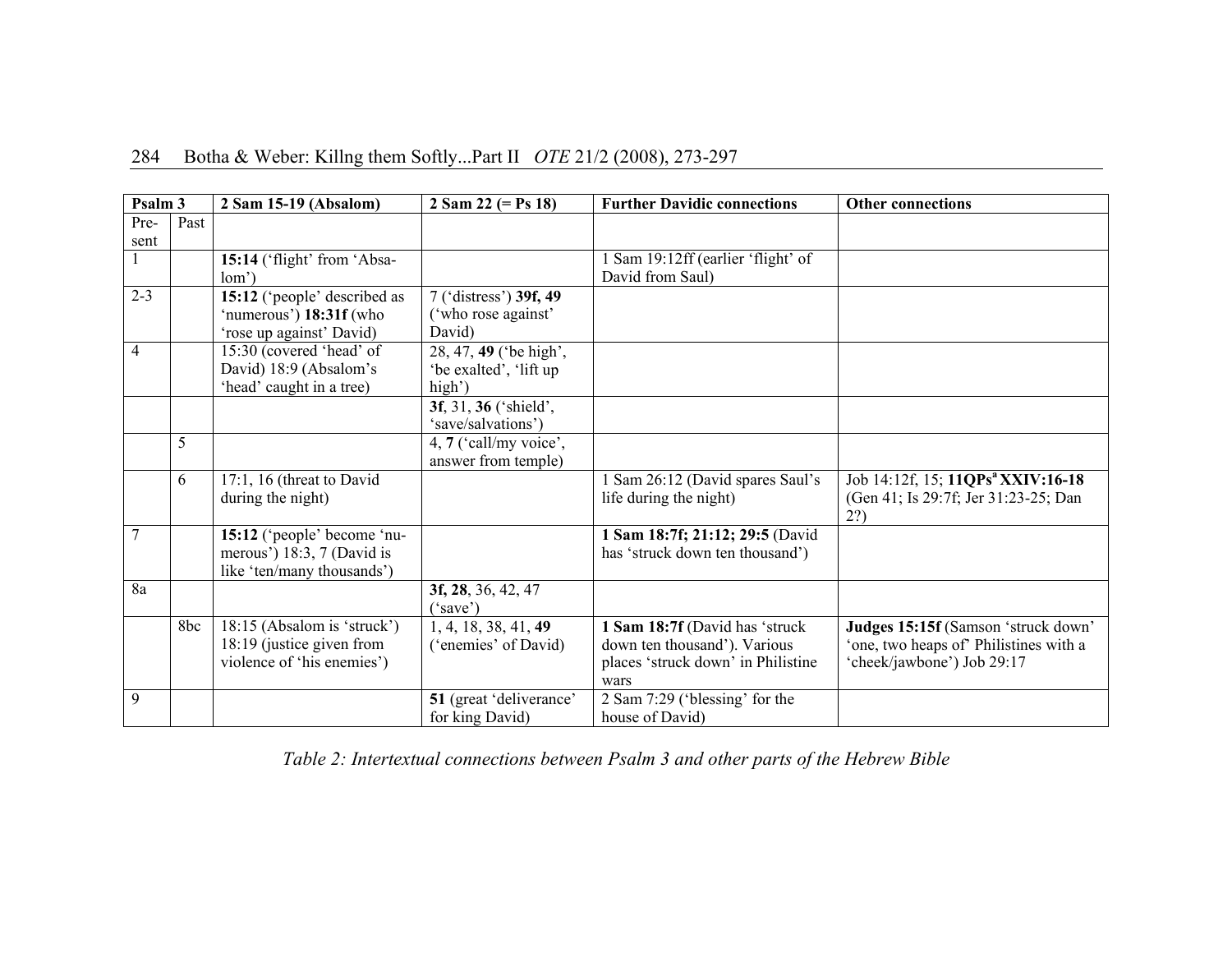## **2 Psalm 3 and 2 Sam 15-19 (Absalom's rebellion)**

The heading (Ps 3:1) coaches the reader to understand Ps 3 as a prayer of King David which he prayed to YHWH during the flight from his son Absalom. In this context the psalm is thus understood as a royal prayer that originated against the background of an internal military upheaval, something that we would call a civil war. The issue at stake is that of the honour of the king, whether that of David or that of Absalom, something which makes sense especially in Ps 3 when viewed against the background of Ps 2. Through this remark at the beginning of Ps 3 the context of 2 Sam 15-19 becomes involved intertextually as donor text and this perception remains in place at least until Ps 7 is reached.<sup>25</sup> The psalm is understood in a new light, but it in turn also illuminates the narrative text, since the narrative of David's flight from Saul is given a deeper spiritual dimension through the 'portrayal' of David as a faithful, praying seeker of refuge in God.<sup>26</sup> When Ps 3 is read together with 2 Sam 15-19, David appears more confident and trusting in God. In the narrative text, the outcome of the confrontation is much less certain.<sup>27</sup> The success achieved through cunningness in the narrative text (2 Sam 15:31-37 and 16:15- 17:23) is also put into perspective: David's short prayer (the only one in the narrative about Absalom's rebellion) in 2 Sam 15:31 ('O YHWH, please turn the counsel of Ahithophel into foolishness') is shown to have been a persistent prayer of David and the success of the endeavour is now portrayed as an answer by YHWH from Zion (YHWH's intervention in the matter is described in 2 Samuel 17:14 as doing what David asked, namely turning the 'counsel of Ahithophel into foolishness'). The contrast of wisdom and foolishness makes even better sense when it is interpreted against the background of Ps 1, since

<sup>25</sup> In Ps 7:1, another (cryptic) note about the context of origin is made: 'A Shiggaion of David, which he sang to YHWH concerning Cush, a Benjamite'. The reference is probably to the messenger who informed David of Absalom's death, so that Ps 3 is located at the beginning of David's flight and Ps 7 at the tragic end of the rebellion. Hossfeld (Hossfeld & Zenger 1993:75) notes: 'Die formative exilische Redaktion akzentuiert die Eckpsalmen 3 und 7 und weist sie in eine analoge Lebenssituation ein  $\left(\text{vgl. Ps } 18:1\right)^2$ .

Ps 3 only states that David referred to YHWH as his 'shield' (מגן) and that YHWH 'supported' him (\$ms), but the closeness of Ps 2:12 to Ps 3 would suggest that this was what he was doing (taking refuge in YHWH – חסה). 2 Sam 22:31 rephrases Ps 2:12 by using both these terms ('YHWH is a shield (מגן) to all who take refuge (hsx) in him'), so that the triumph of David over Absalom's rebellion is also described as the result of his 'taking refuge' in YHWH, his 'shield' (cf. 2 Sam 22:3, where David's confession also contains both (חסה and הגן

<sup>&</sup>lt;sup>27</sup> Cf. the conditional formulation and general conduct of David in 2 Sam 15:25-26, 30; 16:5-12. When he gives instructions that the ark be returned to Jerusalem, David considers it possible that YHWH does not delight in him any more (2 Sam 15:25); he similarly considers the curses of Shimei to be inspired by YHWH (2 Sam 16:10-12), cf. Kleer (1996:91).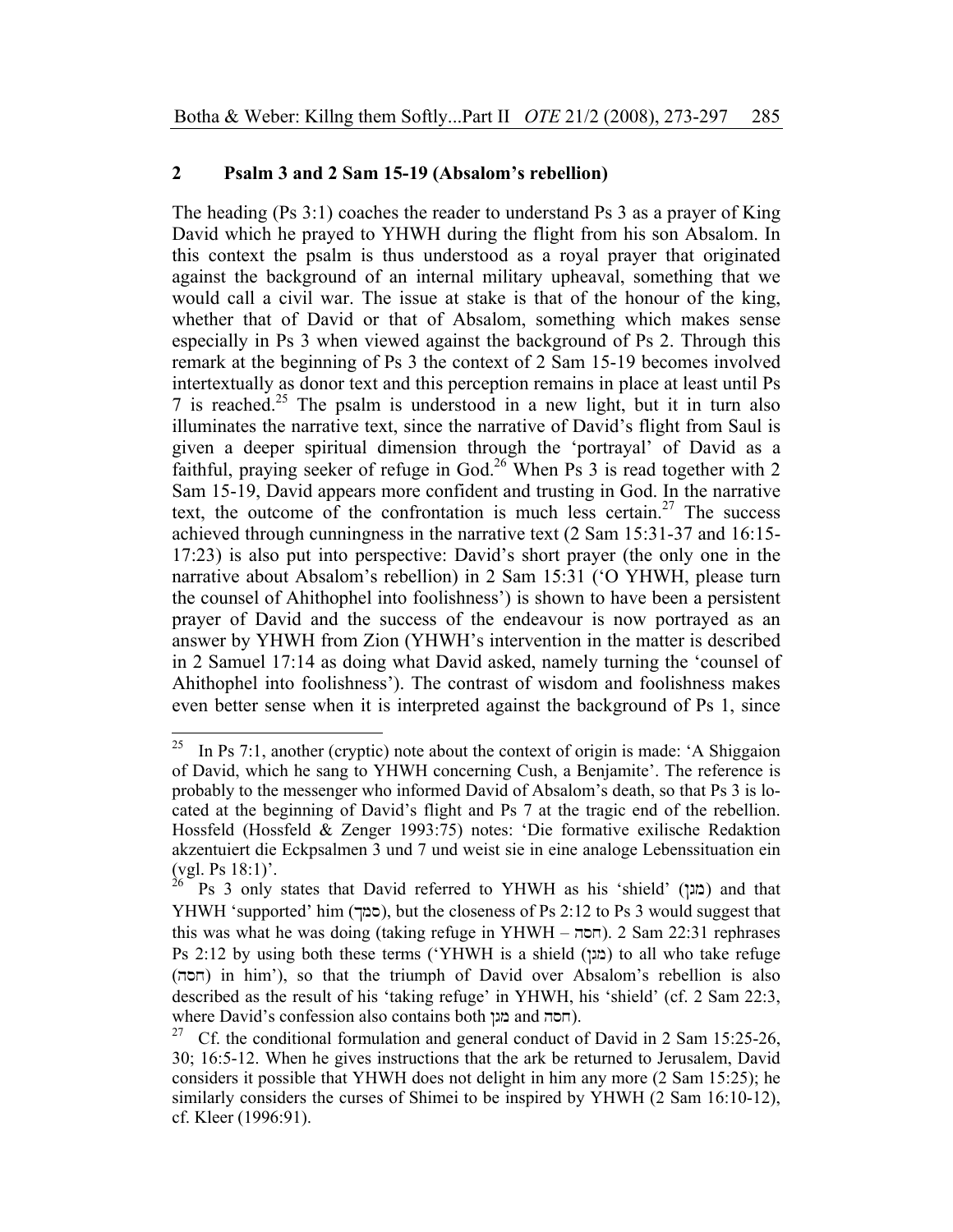there the righteous person is also the wise.

Some more specific links between the narrative text and the psalm can be isolated: The 'fleeing' (xrb) from Absalom mentioned in the heading of the psalm (v.1) is found at the beginning of the narrative about the rebellion (2 Sam 15:14, cf. 19:10). The flight of David suggests that he is politically and militarily isolated to such an extent that the majority of the 'men of Israel' have thrown in their weight behind Absalom. In both texts it is described how the agitators have (wrongly) 'risen against me/David' (קמים עלי 2b and 2 Sam  $18:31f$ <sup>28</sup> and they are called 'enemies' (איבים, 8c and 2 Sam 18:19, 32). Real pointers to a 'flight' are not recognizable in Ps  $3<sup>29</sup>$  but the circumstances of having to cope with enemies that far outnumber the suppliant are definitely there. This aspect is stronger in the psalm and explicated in greater detail: the narrative reports in 2 Sam 15:12 (cf. also 15:6; 17:11), that the conspiracy was strong and the people (עם) with Absalom continually 'increased' (הולך ורב). The root  $(z)$ רב $(z)$ 'be numerous' is the dominant keyword in Ps 3: Through its five-fold occurrence, a link is formed with the Absalom-conspiracy of agitators in their marching up (2a), in their rebellious uprising against the anointed of God (2b), and in their 'theological' significance, considering the king to be isolated from God and from deliverance  $(3a)$ <sup>30</sup> The emphasis, however, is in 7ab where the root appears as a nominal numeral, expressing in its plural form the biggest multitude possible in the Hebrew numeral system: רבבות עם 'ten/many thousands of [military] people' who have banded together to surround the speaker. But this number is not used in an expression of lament as in the earlier occurrences of the stem, but rather in an expression of trust, namely that the praying king – against the background of what is said in 4-6 – does not fear them.<sup>31</sup> The last indication of 'number' in the psalm is the totality denotation -c<sup>+</sup>, 'all', in the retrospective pronouncement that God has struck/slain<sup>32</sup> '*all* my enemies' (8c). This should be compared also to 2 Sam 22:1 'from the hand of all his enemies' (see below).

Through these links between narrative text and psalm two things are achieved:

<sup>28</sup> 28 One should also take note of the juridical concepts in both texts: In Ps 3 the only indication of this is the two instances of the same stem, 'those who stood up against me' (2b) and especially 'Please stand up, YHWH!' (8a). In the narrative about Absalom's revolt, juridical expressions are found (inter alia) in 2 Sam 15:1-12; 18:19, and 31f. As the opposite of the description of opponents, we have in 2b (in the confession of God's help) the phrase 'who lifts up my head' (4b).<br><sup>29</sup> It is possible to detect elements of this in the pight.

<sup>&</sup>lt;sup>29</sup> It is possible to detect elements of this in the night scene (6ab, cf. 2 Sam 17:1, 16).<br><sup>30</sup> Cf. in this regard 2 Sam 15:25f; 16:7-14; 19:9-16.

<sup>&</sup>lt;sup>31</sup> Note also 2 Sam 18:3, 7, where David – in remembering 1 Sam 18:7 (see below) – is ascribed the fighting ability of ten thousand by his own army. In the end, twenty thousand of the enemy fell.

<sup>&</sup>lt;sup>32</sup> With the same verb (נכה) both David's possible (cf. 2 Sam 15:14; 17:2) and Absalom's effective deaths are described (cf. 2 Sam 18:11, 15).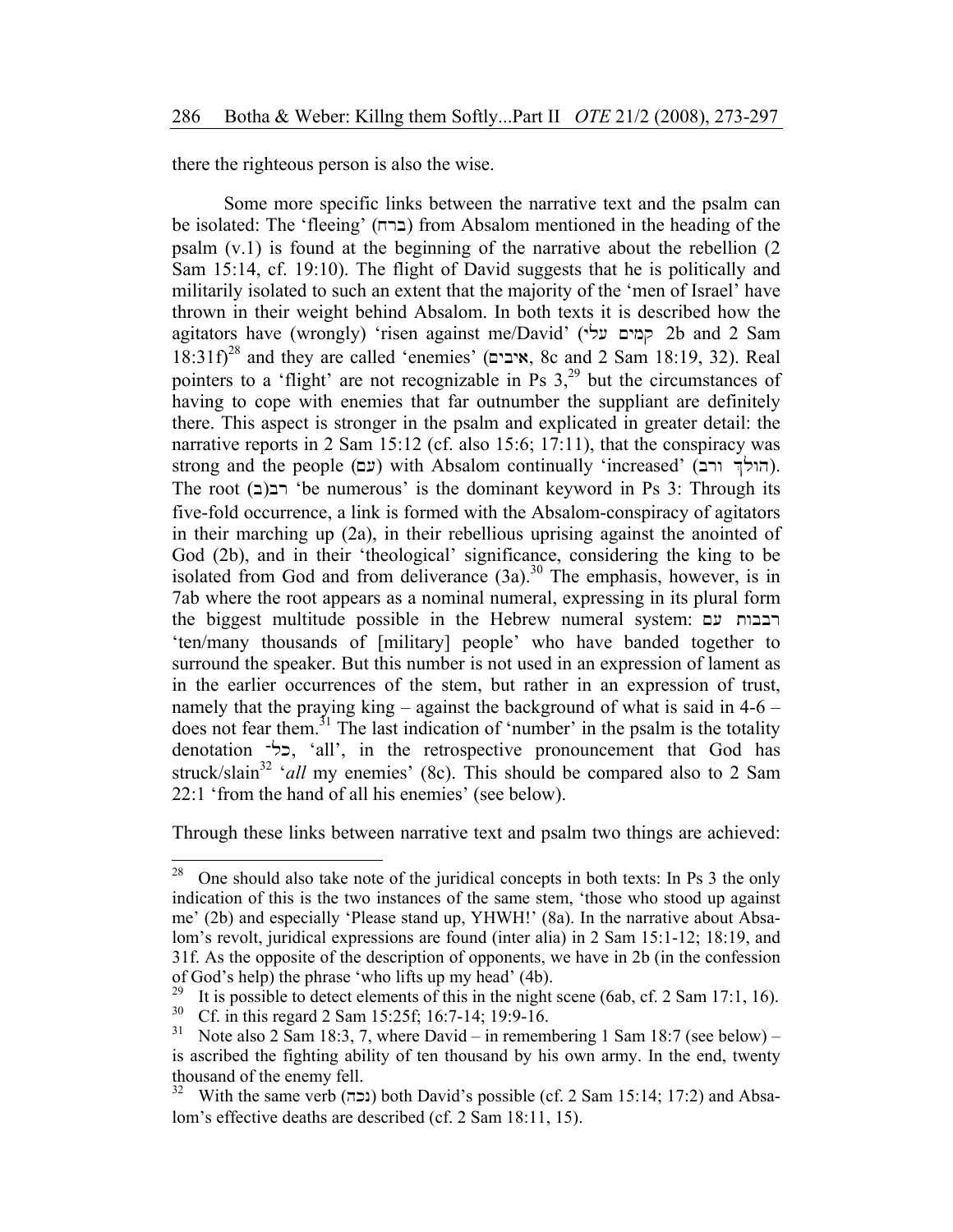YHWH is depicted as the God who stands with his anointed and who stays victorious against any (possible) superior number of the enemy; while David is depicted as the person after the heart of God whose prayer and trust become exemplary.<sup>33</sup> Since Ps 2 is still fresh in the memory of the reader/listener, Absalom's revolt would be interpreted against the background of the rebellion of the nations against YHWH and his anointed (Ps 2:1-3), and the trust of 'David' in Ps 3 would be seen to be based on YHWH's promise to act on behalf of his anointed (Ps 2:4-9). The answer from YHWH's 'holy mountain' (Ps 3:5) would be interpreted as a confirmation of YHWH's consecration of his Messiah (Ps 2:6), but those who follow in the footsteps of David and who are far removed from Jerusalem in a situation of despair could also take courage that YHWH listens and helps, no matter how far the suppliant is from Jerusalem.

The suppliant of Ps 3 is encouraged by (as we have argued in the previous article) a previous nocturnal answer from YHWH. In the description of David's flight before Absalom, mention is also made of the night. The narrative explains that David escaped precisely because he did *not sleep* during the night on which he left Jerusalem (2 Sam  $17:16 - h$ לילה | Khis creates a tension between Ps 3 and the Absalom narrative: David and his followers take the whole night to cross the Jordan (2 Sam 17:23) and the following day Absalom is killed. But it is the message from Ahimaaz and Jonathan telling David *not* to spend the night at the crossing that saves him and his followers. But both texts use the motif of YHWH helping in the morning (Kleer 1996:90). With the first light of daybreak, each and every member of the party of David had crossed the Jordan (2 Sam 17:22) and thus they were saved. The message of Ahimaaz and Jonathan could thus be understood as YHWH's specific answer to David's prayer (3:5), enabling him the privilege of other nights of peaceful sleep.

In 2 Sam 18:15 the audience hears that Absalom was killed by ten young men who surrounded him (סבב) and struck him down (נכה). This would probably call to mind the words of 'David' in Ps 3:7 that he is not afraid of an army of ten thousand (soldiers) that surrounds  $(z)$ סבב) him, because God has struck (נכה) all his enemies on the chin/jaw. In the story about the rebellion of Absalom, David is in fact spared the threat of such a siege, since he moves out of Jerusalem before Absalom's army arrives there. David is also not permitted by his own army to accompany them to the front, since he is, in their words, worth ten thousand (עשׂרה אלפים) of them (2 Sam 18:3). It may be argued that this statement of David's soldiers is based on the song of the women early in the history of David, when Saul was taunted that he struck down (נכה) his thousands (באלפיו), but David his ten thousands (ברבבתיו) (1 Sam 18:7). This good reputation of David ironically posed a threat to him on two occasions

<sup>33</sup> Cf. on this also Kleer  $(1996:91)$ .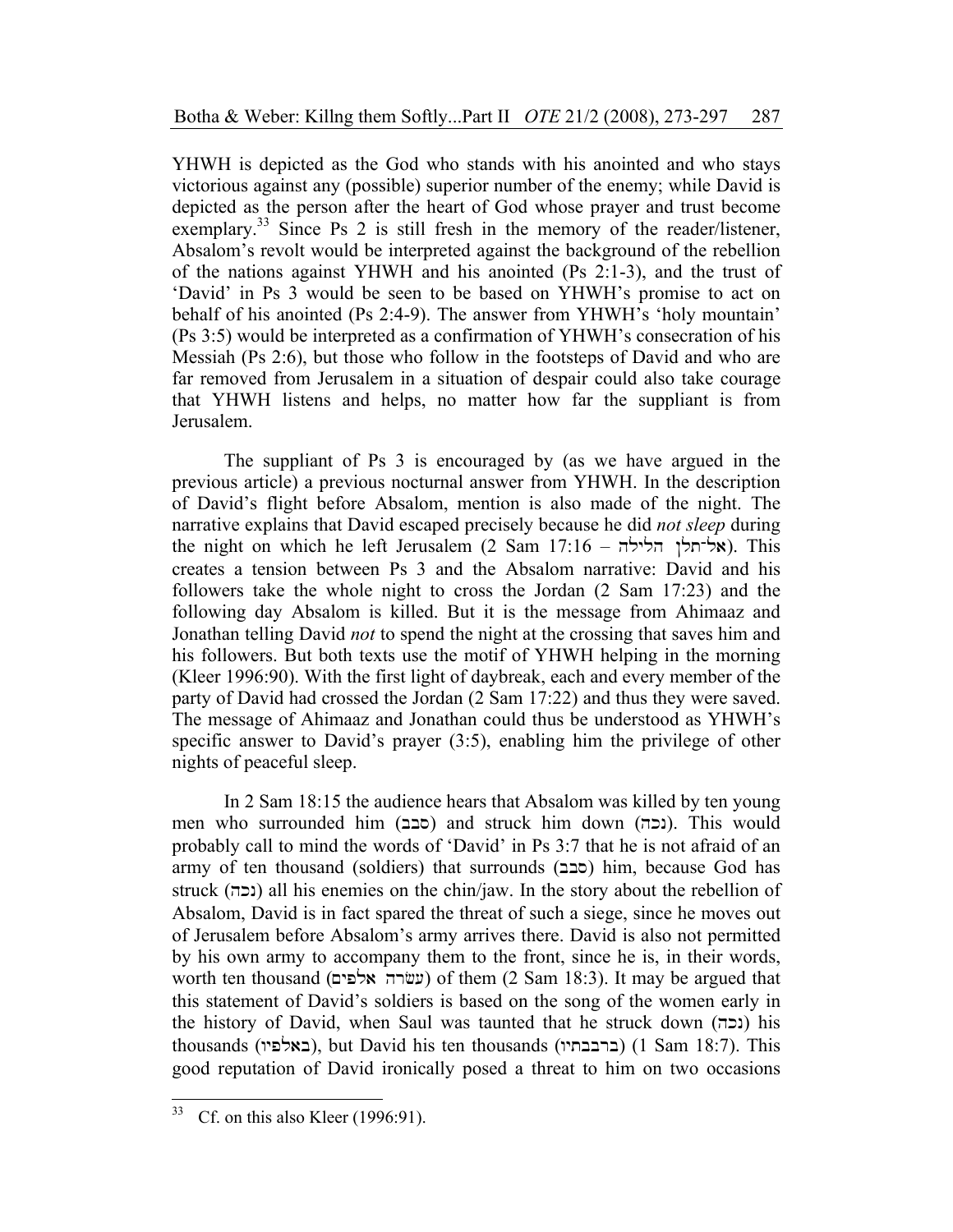when he flew from Saul and was recognised by the Philistines as one who slew the equivalent of ten thousand of them (1 Sam 21:12; 29:5). YHWH had delivered him on those occasions when he was surrounded by a multitude of Philistines. As was argued above, the word for 'ten thousands' is also very important in Ps 3, since it is the superlative form used to describe the complete trust of the suppliant king, even when surrounded by innumerable soldiers of the enemy  $(3:7)$ .

### **3 Psalm 3 and 2 Sam 22 (the 'Davidic liberation song')**

The heading of the psalm which concludes the Davidic narratives (2 Sam 22, cf. Ps 18) describes it as a song (שירה) which David sang before YHWH on the day when he (YHWH) delivered him 'from the hand of all his enemies ( $\gamma$ - $\gamma$ כל) and from the hand of Saul' (2 Sam 22:1). Included among 'all his enemies' (wybya-lk) (cf. besides the superscript's denotation also 2 Sam 22:4, 18, 38, 41, 49), are also the perpetrators of the Absalom-uprising.<sup>34</sup> This liberation- and thanksgiving song is consequently also to be connected to the narrative about Absalom's uprising and thus indirectly also to Ps 3, since the psalm also mentions the triumphant initiative of YHWH against 'all my enemies' (ל־איבי 8c). To be sure, there are substantial points of agreement between the two songs associated with David in this manner. For the reader who is familiar with the books of Samuel, who knows how the poetic pieces found in 1 Sam 2 (the Song of Hannah) and 2 Sam 22 (the Song of David) frame the history of David and his family, the heading of Ps 3 would bring to mind David's history and especially the difficult time during Absalom's rebellion. While reading or hearing the text of Ps 3 in this context, certain connections to both 1 Sam 2 and 2 Sam 22 will be made. Ps 3 will consequently be read against the background of David's thanksgiving after all his enemies were conquered, explaining how it is possible to commemorate this incident by singing.

With the verbs קום 'to stand up (against)' and רום 'to elevate', the rebellion of the enemies against David (and indirectly against God himself) (קמים, 2b), or the restoration of David's honour by YHWH (בורים, 4b) is formulated in Ps 3. With these words, the 'rising' of the enemies against David (ymq, 2 Sam  $22:40$  and 49) and against YHWH himself (רמים, 28) are also described in 2 Sam 22. Simultaneously, there are pronouncements about the triumph of David over these enemies, so that they could not 'stand up' any more (יקומון, 39), and also of David's 'uplifting' by YHWH (תרוממני, 49).<sup>35</sup> These moments are connected to one another exceptionally clear in 2 Sam 22:47-49:

 $\overline{a}$ 

 $34$  In 2 Sam 22:18 mention is also made of an enemy or a number of enemies who are stronger than the psalmist.

 $35$  Cf. the connection with 1 Sam 2:7 and 8 where YHWH is described as  $\frac{1}{25}$  and ~yqime respectively.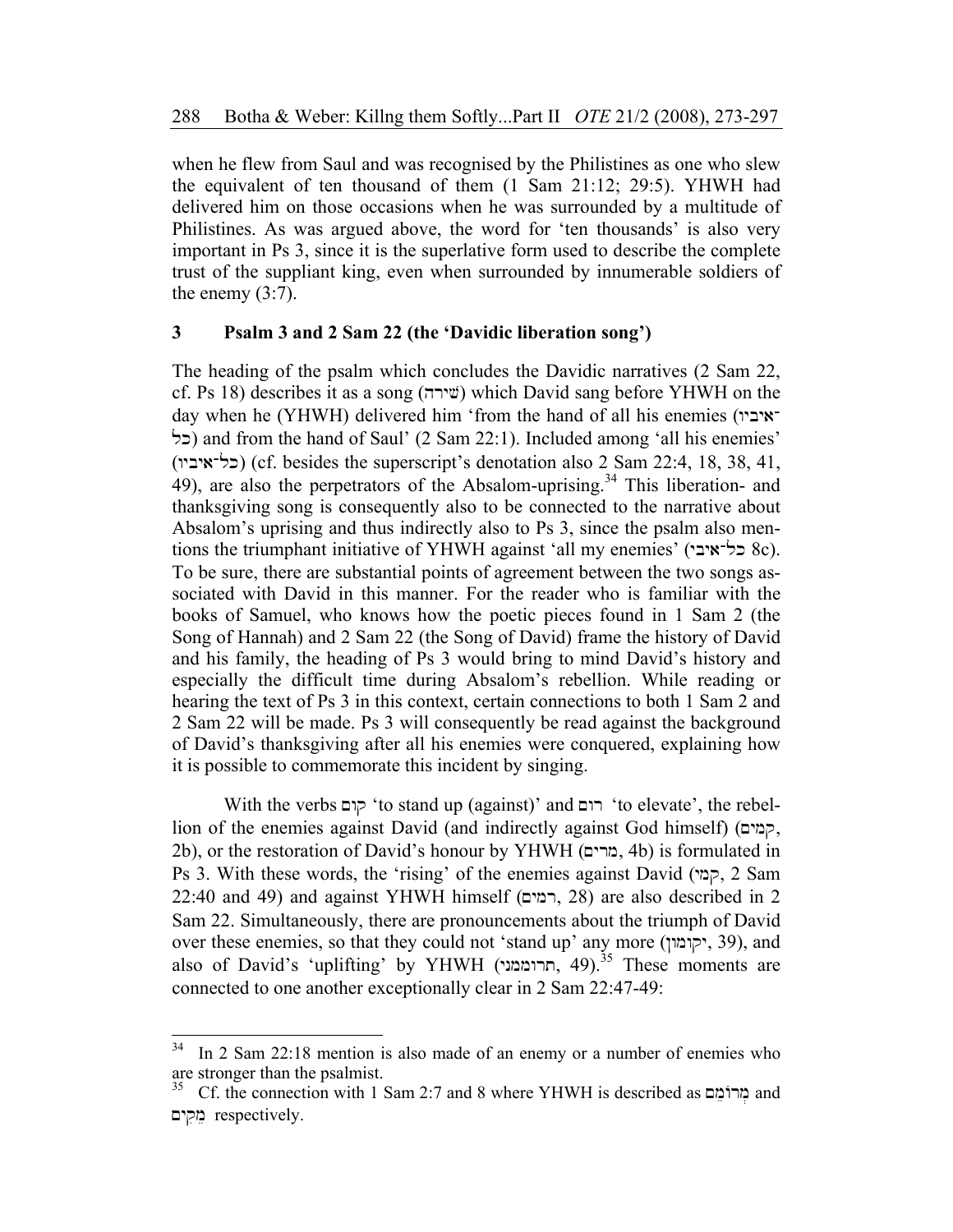YHWH [is] alive and blessed be my rock, yes, exalted (וירם) [be] the God, the rock of my salvation! The God who gives me revenge and brings down people under me and brings me forth from my enemies.  $Yes, you continuously lift me up (תרוממני) from them that stand up)$ (ymqmw) [against] me, from the person of violence you have delivered me time and again.

The call to God in prayer in Ps 3:5 (קולי אל־יהוה אקרא $\cdot$ loud ['my voice'], to YHWH I called repeatedly) and the answer of God from the holy mountain are also mirrored in the deliverance and thanksgiving song of David. This happens in 2 Sam 22:4 and then especially also in 2 Sam 22:7:

> In my distress I continuously call to YHWH (אקרא יהוה), yes, to my God I call time and again (ואל־אלהי אקרא). He heard from his sanctuary my voice (קולי), and my cry for help [came to] his ears.

Finally, the experience of being protected and delivered, represented in Ps 3 through the concepts of 'anield (around me)' (4a) and 'wvar' 'deliverance/save ' (8b, 9a, cf. 3b), is also clearly visible in 2 Sam 22 (cf. verses 3f, 28, 31, 36, 42, 47).36 By way of example, we can cite 2 Sam 22:3:

> $God, my rock, time and again I take refuse (א⊓ר) in you,$ my shield (מגני), and the horn of my salvation (ישׁועי), my stronghold and my refuge, the one who saves me (משׁעי), from violence you have continually saved me (חשׁעני).

If one reads Ps 3 as a prayer of David (with 2 Sam 15-19 as the background) and together with 2 Sam  $22$  (= Ps 18) in a 'synoptic' way, the first is gradually absorbed in the second. The song of victory and thanksgiving of David (2 Sam 22) confirms and attests to the fact that the lament and supplication of David from a situation of distress (Ps 3) were eventually answered. One might say that the poetic piece (2 Sam 22) at the end of the books of Samuel is evoked at the beginning of the (Davidic) book of Psalms. The mutual connection of Ps 2 and Ps 3 with 2 Sam 22 (and with 1 Sam 2) strengthens the links between Pss 2 and 3, so that the function of Ps 3 as part of the preamble of the Psalter is further emphasised. But the connections with David's song of victory in 2 Sam 22 – therefore reading the Psalter (Ketubim) within the horizon of the Nebi'im – primarily contextualises Ps 3 as a prayer which is known to have been answered. The parallels between Ps 3:2-3 and Ps 2:1-2 are emphasised in this

<sup>36</sup> The same is also true of the song of Hannah – cf. ישועה in 2 Sam 2:1.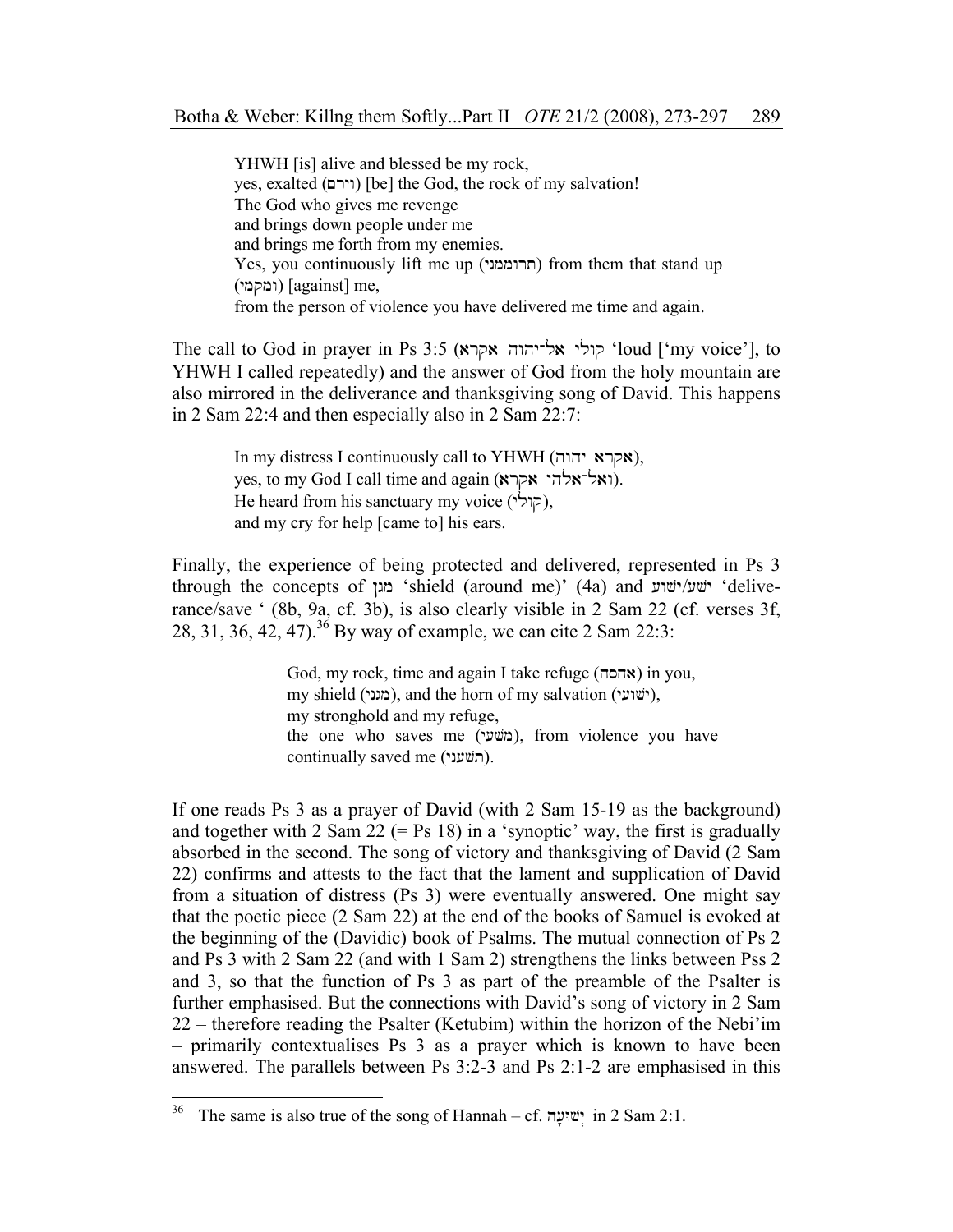way: the question/interjection about the uprising of many enemies ('why...?'; 'how…?'), and the use of a quotation of the enemies ('Let us…'; 'There is no help...'). The implication is that the uprising against 'David' in Ps 3 is also an uprising against YHWH, and that YHWH will therefore help his anointed.

## **4 Psalm 3 and further connections to the** *Nebi'im*

If one takes both the superscript and the dimensions of time in Ps 3 seriously, then 5-6 and 8cd seem to speak of experiences that *precede* the uprising of Absalom chronologically. This forces one to enquire about moments in the David-narrative that occurred before the unhappy incident with Absalom. In this regard one can think of the distress of David under persecution by the superior force of Saul's army, which also tells about encounters in the night (cf. 1 Sam 26). But also the many skirmishes that David had, especially with the Philistines, provide a background for a possible experience of prayer in distress and deliverance.<sup>37</sup> The verb 'strike/slay', used in Ps 3:8c, occurs very often in connection with skirmishes between Israel and the Philistines (cf., inter alia, 1 Sam 4:2, 8; 5:6, 9, 12; 14:14, 31; 17:9, 25-27, 35f, 46, 49f, 57; 18:27; 19:5, 8; 23:2, 5; 2 Sam 5:20, 24f). One specific scene deserves note because of the light it throws on Ps 3, since it also mentions a 'song', the popularity and impact of which is explicitly mentioned (cf. 1 Sam 18:6-8; 21:12; 29:5): After the victory of David over Goliath or, for that matter, the victory of Israel over the Philistines, the women came out of all the towns of Israel, singing and dancing with joy and repeating the victory slogan:

> Saul has struck down (נכה) his thousands, but David his many thousands/ten thousands (רבבתיו)!

This victory refrain of the women which became a 'winged word' after the decisive defeat of the Philistines (1 Sam 18:7b) possibly also has an echo in the Absalom history (cf. 2 Sam 18:3, 7) and throws new light on Ps 3 in the way in which it suggests that verse 7ab ('many thousands/ten thousands') and 8cd ('struck/slain') should be related: David's trust in the face of a huge enemy majority (7ab) has its foundation in the experience of victory brought about by God (8cd). YHWH did not only help David to overcome Goliath, but also saved him a little later when he, precisely because of his reputation as one who metaphorically 'struck down (רבבת)' 'ten thousands (רבבת)' of the Philistines, landed in trouble. He was on that occasion fleeing from Saul, carrying the sword of Goliath, and was (possibly because of the sword)<sup>38</sup> recognised by the

 $\overline{a}$ 

 $37$  To be sure, the reported answer of God to his prayer 'from his holy mountain' mentioned in Ps 3:5b would have preceded the transfer of the Ark to Jerusalem (cf. 2 Sam 6).<br> $38 \text{ }$  Cf.

<sup>38</sup> Cf. David's own remark in 1 Sam 21:9 that there is no other sword like that of Goliath.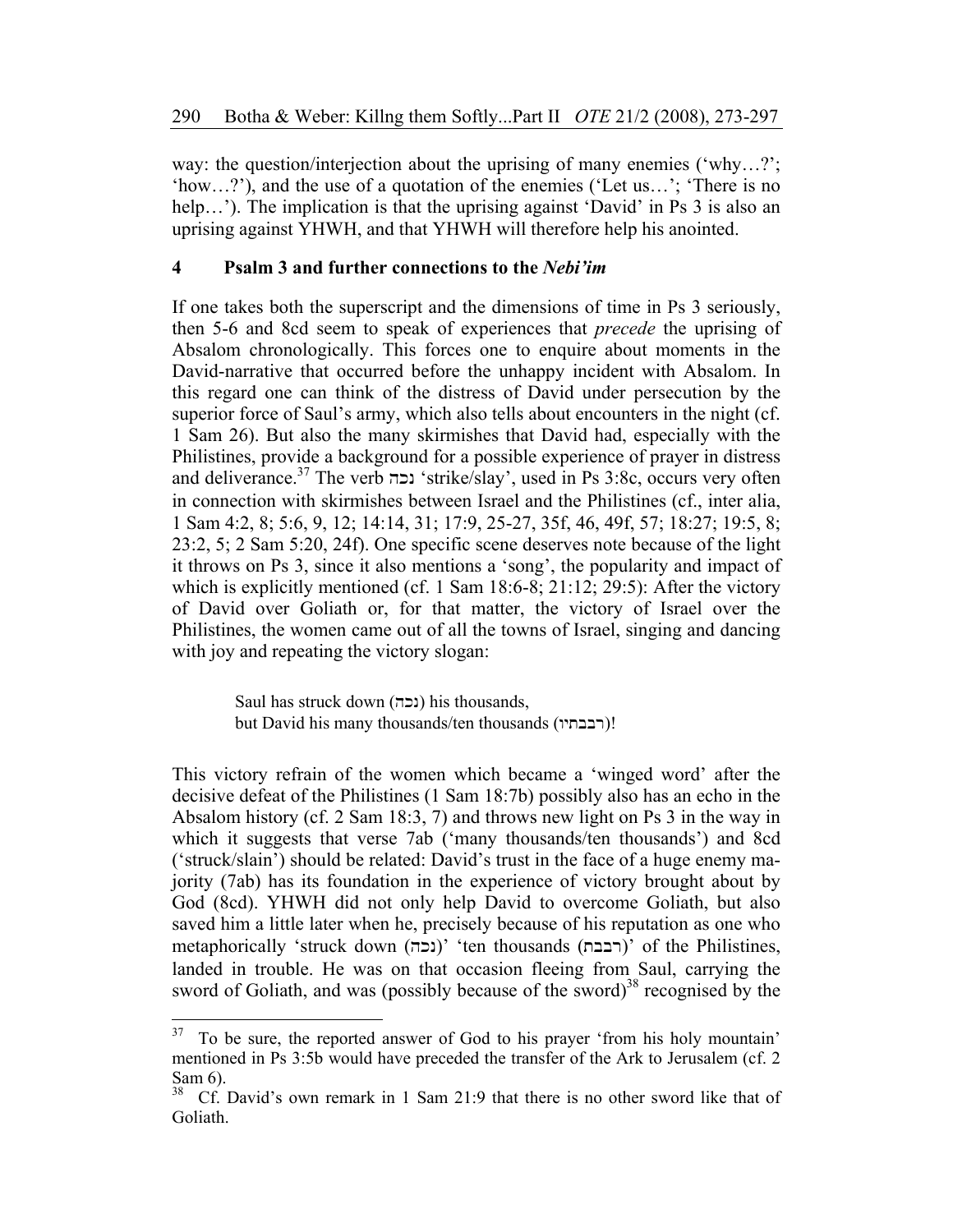Philistines as their enemy number one. The Philistines then quote the song of the women in an accusing way (1 Sam 21:11), which causes David to become very afraid (dam ary). He uses his ingenuity and humiliates himself by pretending to be mad, and this saves him. If Ps 3 is read in conjunction with this episode, it turns out to be one of the occasions where YHWH in fact silenced the accusers and thus removed his fear  $(\star \star \star \cdot \cdot \cdot)$ , Ps 3:7 and 8).

Verse 8cd and especially the rare singular form (in the Psalms)  $\forall$ 'cheek/jaw' lead us on one last journey. Colon 8c plays (in the way it is formulated) with the image of 'hitting the enemy on the cheek' and the 'striking down of the enemy with a jawbone'. In the context of Ps 3, the first meaning seems to be active: Hitting someone on the chin (and thus in the face) means to shame that person severely (cf. 1 Kgs  $22:24 = 2$  Chr 18:23; Isa 50:6; Hos 11:4; Micah 4:14; Job 16:10; Lam 3:30). This is directed against the self-elevation of the enemies and their shaming of the suppliant (cf. 2f). The action of hitting on the jaw and breaking the teeth (cf. Ps 58:7; Job 29:17) is, however, also meant to make the enemies 'dead in the mouth',  $39$  which refers back to the haughty pronouncement of 3b.<sup>40</sup> Now, however, in the Davidic horizon of reading the psalm (1), in which God's ability to provide a victory against the Philistines is hinted at in 8cd, the option of interpreting the expression as 'striking/slaying the enemy with the jawbone' is also viable. It is true that David did not kill the Philistine hero with a jawbone, but with another, similarly simple and modest weapon, namely a sling (cf. 1 Sam 17:40, 49f). With this he killed Goliath in the name of YHWH of hosts (cf. 1 Sam 17:45f). But David had a 'forerunner' who, as judge in Israel, had similarly won a victory over a superior force of Philistines – and this he did with a donkey's jawbone (cf. Judges 15:15f):

> And he found a fresh jawbone of a donkey (לחי־חמור), put his hand out and took it, and with it he struck  $(\gamma)$  a thousand men. And Samson said: With the jawbone of a donkey (בלחי־המור) [I struck down] one, two heaps! With the jawbone of a donkey (בלחי־המור) I have struck down (הכיתי) a thousand men!

The poetic form (with wordplay) of this saying reminds one of the songs of victory of the women after the routing of the Philistines and it has the same potential of becoming a winged pronouncement. That this pronouncement of Samson played a role in the formulation of Ps 3:8bc seems possible. The following reasons can be listed: (1.) The mentioning of the 'chin/jawbone' in the context of the Psalm is exceptional and calls for an explanation. In Judges 15:9-19 the lex-

<sup>39</sup> 39 Cf. in this regard not only the confessions of trust of the suppliant in Ps 3, but also the (prophetic) reprimanding through the laughing and mocking words of God in Ps 2.<br><sup>40</sup> Cf. Culley (1991:31), Hossfeld & Zenger (1993:58) and Lindström (1994:399).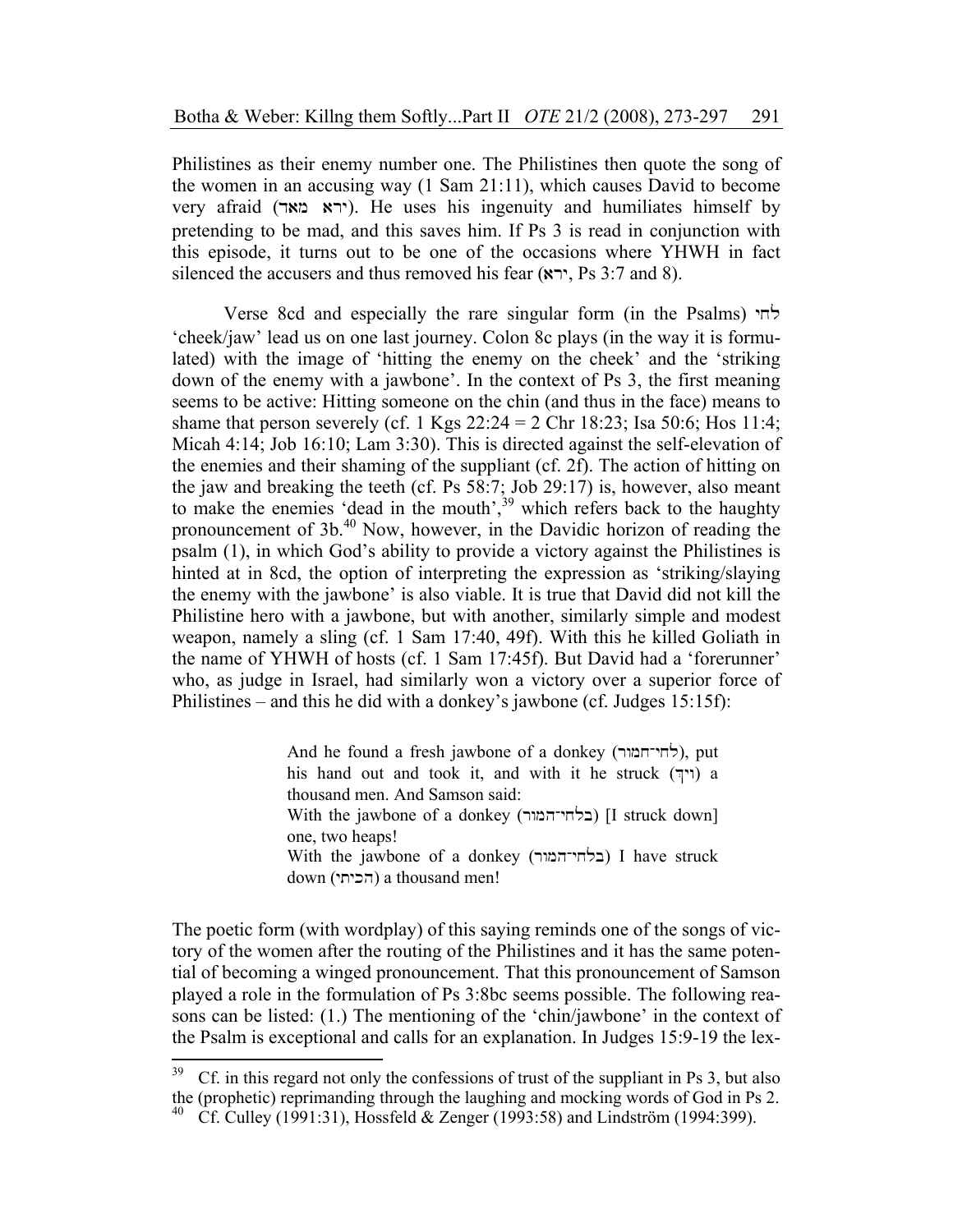eme appears altogether eight times, more than in any other context in the Bible; (2.) In 8c as in Judges 15, the 'jawbone (of a donkey)' is used in conjunction with the verb "strike/slay' and it is used in an affirmation of victory over enemies; (3.) In Ps 3 as in Judges 15, the superior number of the enemy is mentioned. This is strengthened further when one draws in – via the heading of the psalm – the background of David's victory over Goliath as a 'bridge' – especially since there is a conspicuous analogy between the Samson history and the David history (heroic deed against a superior force of Philistines). It is so that the concept of 'ten/many thousands' does not appear in Judges 15:16 – in contrast to Ps  $3$  and  $1$  Sam  $18:7b$  – but the great number is nevertheless expressed conspicuously.<sup>41</sup> In our view, thus, in the face of a threat by a superior number, Ps 3 reminds the reader of the mighty deeds of YHWH which he performed through Samson and David in a similar situation. Through this, the suppliant is assured that God can and will intervene as judge and saviour also in his or her situation.

# **D CONSIDERATIONS ABOUT THE ORIGIN OF THE PSALM**

Through the insertion of its heading, Ps 3 was embedded in a Davidic context. The question that now arises is what is the historical connection between the heading of the psalm and its origin? Related to that is the question whether Ps 3 became a royal psalm after the heading was added, or whether it was considered royal from the beginning. Put differently, the question is: Can a military confrontation be detected as part of the background of the psalm, or is this a typical lament of an individual, someone who experienced social-juristic conflict and expressed this in military metaphors?<sup>42</sup> The psalm is a short one and the questions difficult to answer, especially in the case of a psalm with a (as is often the case) conventional-formulaic diction.

No indications which would clearly decide whether the psalm is an 'individual' song or a 'royal' psalm are present in Ps 3. All things considered, however, we would tend to think that the indications for a military conflict are stronger than those for personal juridical distress. The superior number of the

<sup>41</sup>  $\mathbb{R}^n$  It should also be noted that the description of a 'thousand' ( $\forall \forall x$ ) occurs in 1 Sam 18:7b as it does in Judg 15:16.

<sup>&</sup>lt;sup>42</sup> Culley (1991:31-33) discusses various contexts that have been suggested as the background for Ps 3: the conflict between David and Absalom (the explanation provided by the heading), the prayer of an individual who has experienced some or other misfortune (Gunkel), an individual who uses 'democratized' royal language (Kraus), a cultic context describing conflict between good and evil at a cosmic level (Engnell), and holy war imagery (Kim). Culley himself suggests that one should not attempt to remove the ambiguities in terms of time differences and clashing metaphors in Ps 3, but should leave the text intact because speakers in complaint psalms rarely speak explicitly of real troubles suffered by real persons, but merely associate themselves with a larger, multi-layered pattern of suffering and rescue (Culley 1991:38).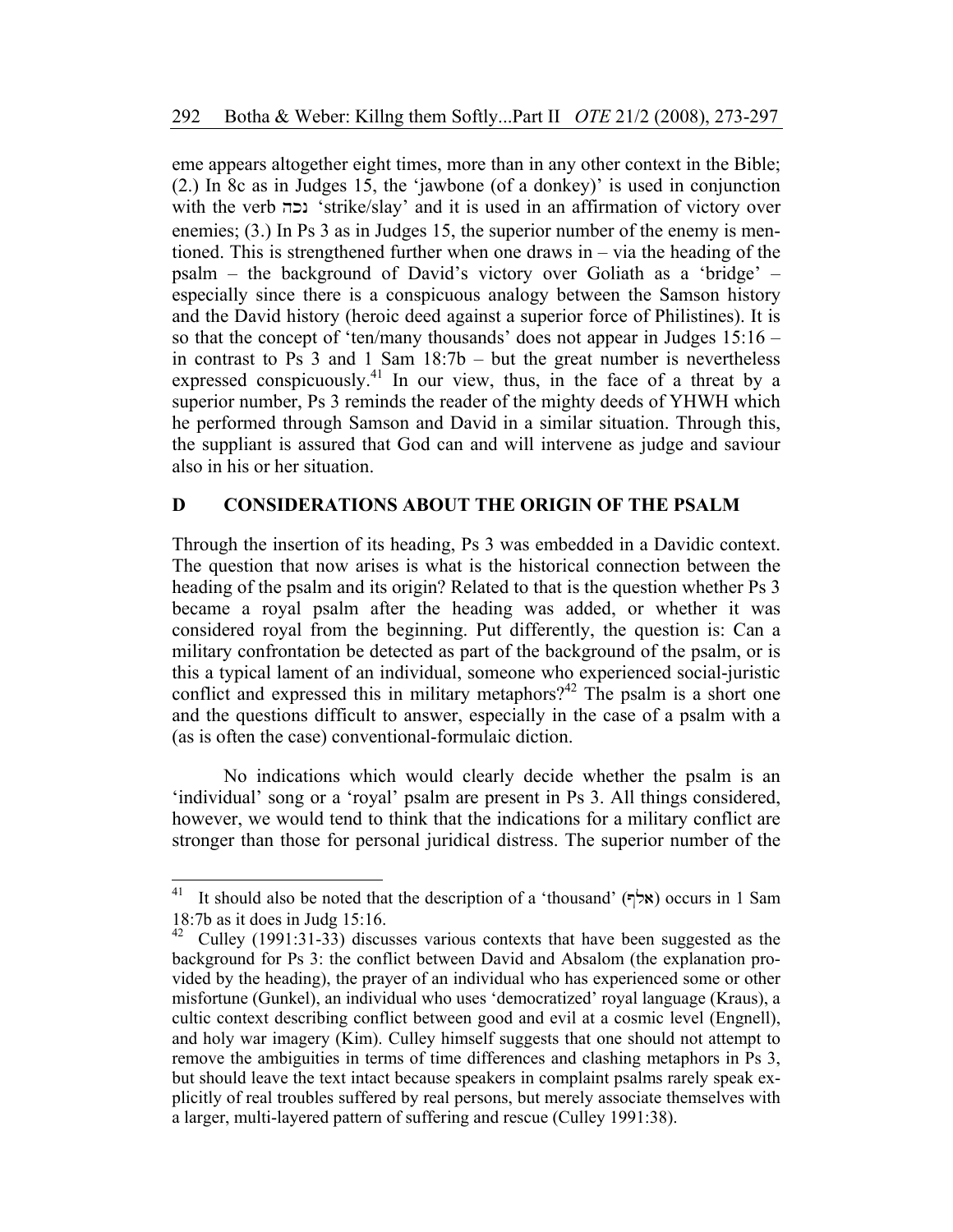enemy, the action of surrounding, the note about a shield, especially 8cd (with the background as has been proposed), but also the final wish which connects the speaker and the people, strongly suggest that the psalm is to be read as a request for help in a military situation (cf. Croft 1987:114). It seems to be the prayer of a king in military difficulty who bases his trust on YHWH on the foundation of having been given a dream during the night that conveyed a promise of help by YHWH, and that is interpreted as an answer to earlier incessant calling to God. $43$ 

Recently, William Holladay has suggested that several biblical passages confirm the findings of modern research that people in pre-industrial society had two periods of sleep during the night (Holladay 2007). The suppliant of Ps 3 possibly woke up after having dreamt during the first period of such 'segmented sleep', and understood the dream to be an answer from YHWH that he will save him.

Peter Craigie accepts the possibility that David could have written the psalm, and that the heading could have historical worth.44 It is impossible to be sure who wrote the psalm, but it seems possible that its kernel originated in the time of the monarchy.<sup>45</sup> Although there is enough reason to seriously doubt Davidic authorship, the many contacts between the David-narrative and the psalm as described in this article do leave the impression that the (secondary) connection which was made by the editors of the Psalter between Ps 3 and David is not completely spurious and absurd. But while the psalm is probably pre-exilic, the heading must be dated in the exilic or post-exilic period. Since Pss 3-7 are bound together inter alia through their respective headings which establish connections to the beginning and end (respectively) of the flight from Absalom, it is possible to link the insertion of these headings to the activity of the editors who arranged Pss 3-7 into a group. From a literary-critical perspective,  $46$  it seems that Ps 18 was the first psalm in the first Davidic Psalter (Pss 3-41) to

 $\overline{a}$ 

<sup>&</sup>lt;sup>43</sup> Hossfeld (Hossfeld & Zenger 1993:56) lists similarities with pre-exilic royal prayers such as Pss 18 and 35: the dominant theme of the help of YHWH (vv.3, 8, 9a) is also found in royal prayers such as Pss 18:3, 36, 42, 47; 20:3, 6a, 10; and 35:3-4; the metaphor of YHWH as a shield is also found in Pss 18:3, 36 and 35:2; the image of 'thousands of soldiers' has connections with David and Saul and also occurs in Ps 18:44; the expectation of help from the temple as domain of the state and palace seems authentic in comparison to Pss 18:7 and 20:2-3; the image of a siege correlates with Ps 18:19; and the hand-to-hand combat suggested by v.8 fits the description found in Ps 18:33-50.<br><sup>44</sup> Craigie 1983:72f

Craigie 1983:72f. At the other end of the spectrum is the view of Oeming 2000:63, who dates Ps 3 in the Hellenistic period and who does not find a real war in the background of the psalm, but 'eine Schlacht auf geistigem Gebiet'. 45 One could possibly argue for a background in the time of Hezekiah (during the

Assyrian siege and rescue in 701 B.C.), where Ps 3:3 would show correspondence with the propaganda of the Rabshakeh.

<sup>&</sup>lt;sup>46</sup> Cf. the discussion of Kleer (1996) and his summary on p.89.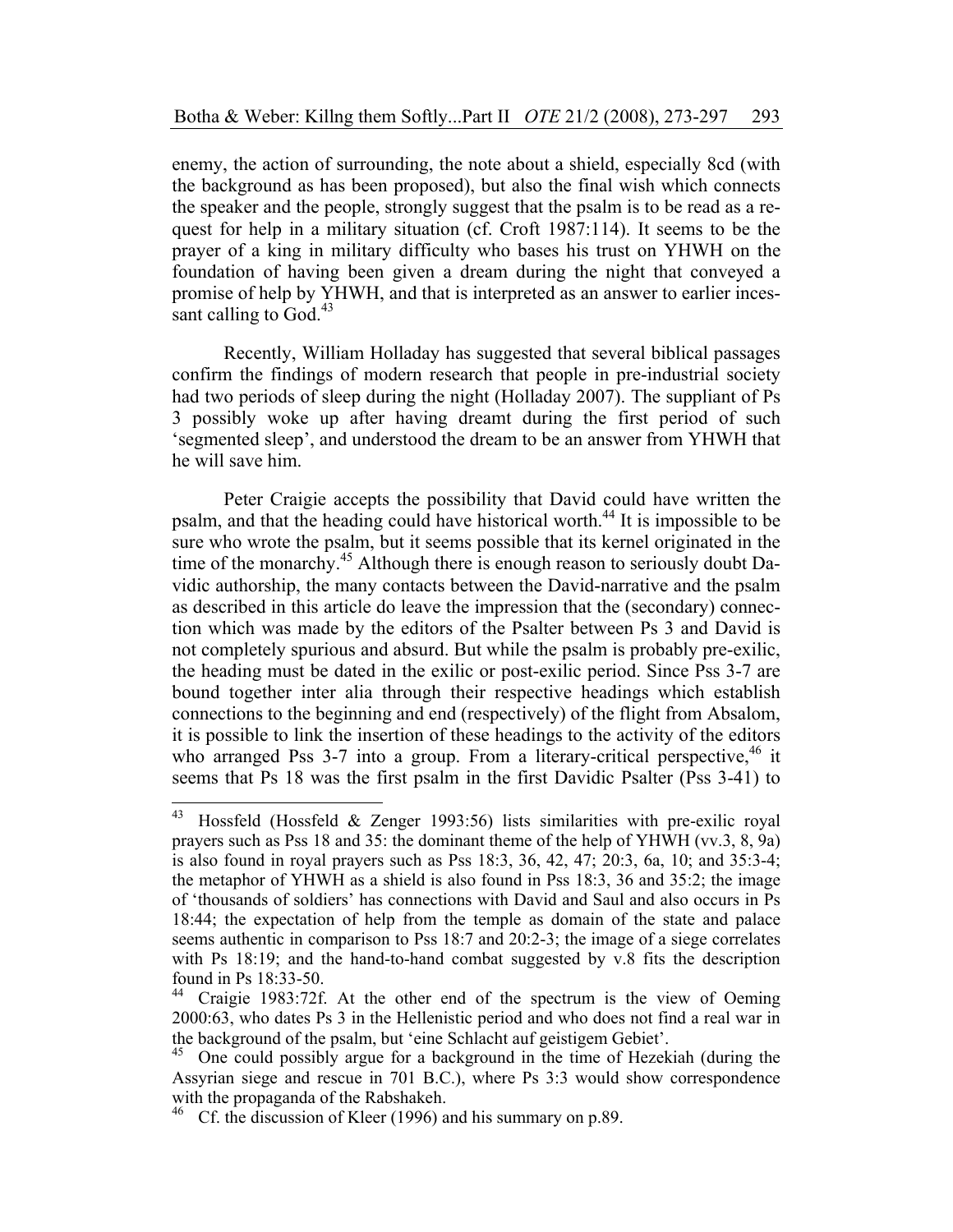receive a heading, and that this was based on the heading given to its parallel in 2 Sam 22. Psalm 7 then received a heading which was formed in turn on the basis of the heading of Ps 18 (both are constructed with the help of the relative pronoun  $\nu$ **x**). When the first Davidic Psalter (3-41) was combined with the Elohistic Psalter (42-83, into which the Korachite psalms 84-85 and 87-88 were integrated), biographical headings constructed with the help of  $\overline{P}$  plus infinitive were inserted before Pss 3 and 34 to interlock the two large collections, since all the biographical headings in the second Davidic Psalter were already constructed in this way. This points to a time of origin of the heading of Ps 3 at about 300 B.C. (Kleer 1996:89), so that it was added possibly three to four centuries after the origin of the psalm itself, should this argumentation be accepted.

### **E SUMMARY AND CONCLUSIONS**

Ps 3 is significant on account of its being the first prayer in a book of prayers. It also is the first real Davidic psalm, the first psalm with a heading, and the first psalm with a biographical connection to the life of David. We have come to the conclusion that it might have been written during the time of the monarchy. It probably constitutes the prayer of a military leader or king who was threatened by an internal uprising. Part of the assault of the enemy, possibly constituted from fellow Israelites, was their verbal attack on the relationship between this leader and his God. The prayer is interrupted by a flashback to an earlier experience of a vision or dream in which YHWH had promised to sustain the suppliant. Because of this experience, he has the confidence that YHWH will save him from the multitude of enemies surrounding him and will prove their propaganda wrong. Through the answer given to the suppliant, YHWH had *de facto* struck the enemy on the chin, silencing their verbal assault on his relationship with God.

 The heading, which was much later attached to Ps 3, enhances the hermeneutical possibilities of the prayer. It strengthens the connections of Ps 3 to Pss 1-2 (especially through mutual connections with 2 Sam 22), qualifying Ps 3 more clearly as part of the overture of the Psalter. Through the clear echoes of 2 Sam 22 which resound in Ps 3 (and which also connects Ps 3 forward to Ps 18), the way which the Psalter follows from *tephilla* to *tehilla* (manifest in the conclusion of the Psalter and its later designation as *Tehillim*) is already demarcated. The heading of Ps 3 establishes a firm link to Ps 2 with its Davidic overtones, and thus serves to unite the first three psalms since there are already strong editorial connections between Pss 1-2. It further also serves to establish a connection between Pss 1-2 and the Davidic Psalter consisting of Pss 3-88. As the first heading in this larger collection, it helps to characterise David as a persecuted messianic figure, but one who still prays and sings to YHWH in difficult circumstances (Kleer 1996:91). The heading also serves to connect this psalm and (together with other similar headings, notably those of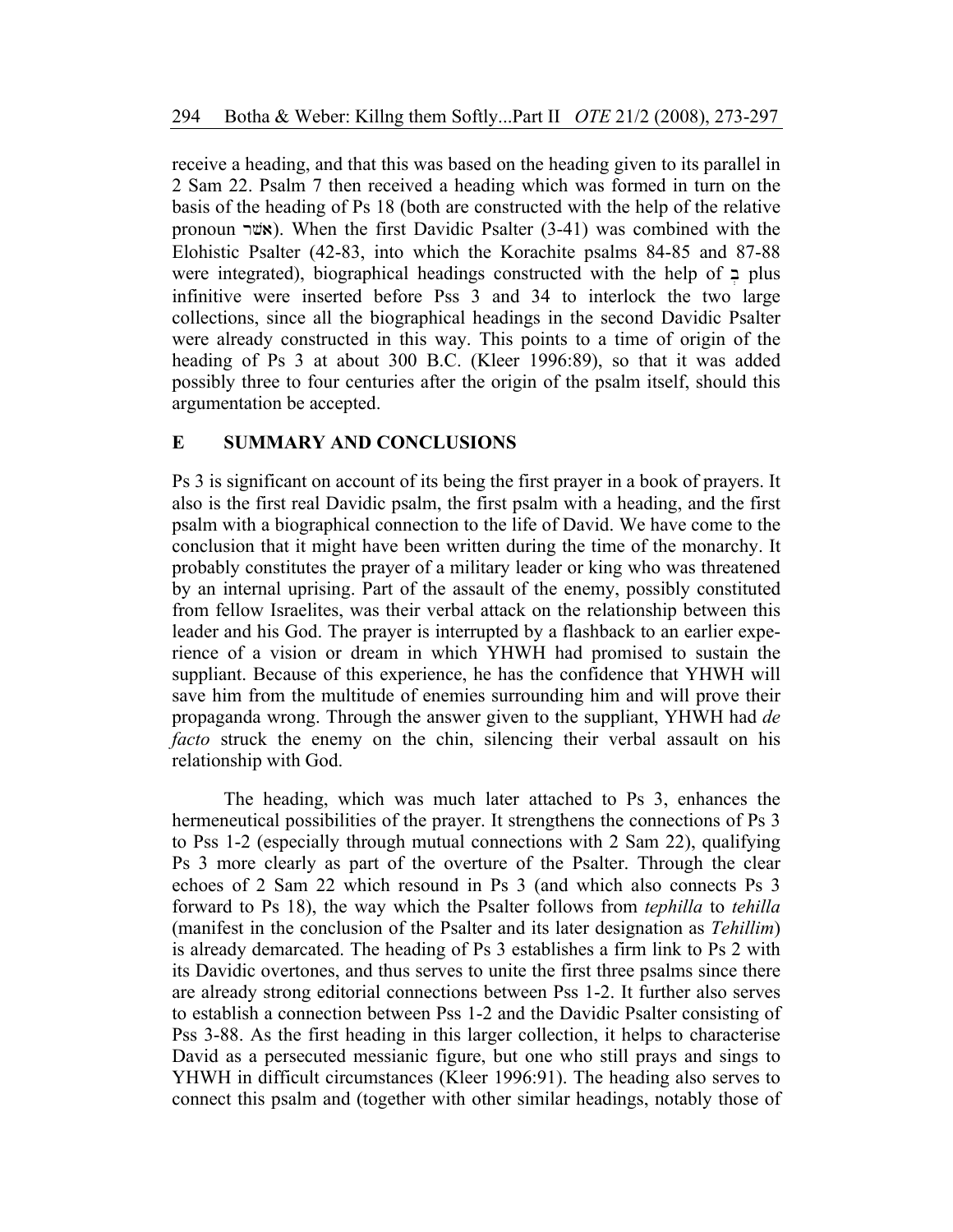Pss 7 and 18) the Psalter as a literary corpus to the Deuteronomistic History. There are strong connections established between Ps 3 and 2 Sam 22 (as well as 1 Sam 2) which suggests that, although the psalm is connected specifically to the time of distress when David was fleeing from Absalom, it should also be read from the perspective of David's final triumph over 'all' his enemies.

There is no doubt that the hermeneutical effect of the addition of the heading to Ps 3 was that it simplified the process of identification of believers with David.<sup>47</sup> Kleer (1996:116-117) stresses the fact that the biographical superscripts predominantly portray David as a persecuted, betrayed, captive, mourning, and guilt-laden person who could serve as representative of the common believer in Israel. But it also served to challenge the impression of David's character that one might get from the books of Samuel. Through the connection with Ps 3, David is shown to be more confident about the help of YHWH. He is depicted as someone who prayed with great fervour and who was sure of the answer of YHWH. He is depicted as someone who could draw from his earlier experiences of triumph and consequently put his trust in YHWH. While it seems to be David's loyal soldiers who overcome the uprising in 2 Samuel, the psalm portrays David as requesting *YHWH* to save him and trusting YHWH to do that (cf. Wallace 2007:272-274).

With the words of this song, the 'David' mentioned in the heading would eventually conquer all his enemies, also those coming from within his own people and his own family, even his own son whose life he so desperately wanted to save. In the name of YHWH, he was telling the story of his life, 'softly' killing the enemy with this song.48 But this heading also defines David as a believer who would serve as an example for countless believers following in his footsteps. In that sense, many generations of believers could also feel that the 'David' of the heading of Ps 3 was telling the story of their lives through the words of this song. $49$ 

<sup>47</sup> 47 Other factors in Ps 3 have also contributed to its applicability as an exemplary or liturgical prayer. Wallace (2007:267-277) points out the effect of v.9, a statement of confidence and a request for blessing on the people of YHWH which introduce a liturgical tone and broadens the effect of the prayer beyond David and Absalom.<br><sup>48</sup> The title we chose for these articles is a play on the hit-song 'Killing me softly

with his song' by Roberta Flack. This is a song that was composed by Charles Fox and Norman Gimbel. It was inspired by a poem by Lori Lieberman, 'Killing Me Softly with His Blues,' which she wrote after seeing a then-unknown Don McLean perform the song 'Empty Chairs' live. Lieberman was the first to record Fox and Gimbel's song, in 1971, but it became a bigger hit when covered by Roberta Flack in 1973 (http://en.wikipedia.org/wiki/ accessed 28 March 2006).

<sup>&</sup>lt;sup>49</sup> The line 'killing me softly with his song' from the poem of Lori Lieberman refers to the effect the song of the singer Don McLean had on her since she felt that he was telling her own story as if he had read her private letters. She was so embarrassed by this, she felt she could die, and yet it was obvious that he did not know her and was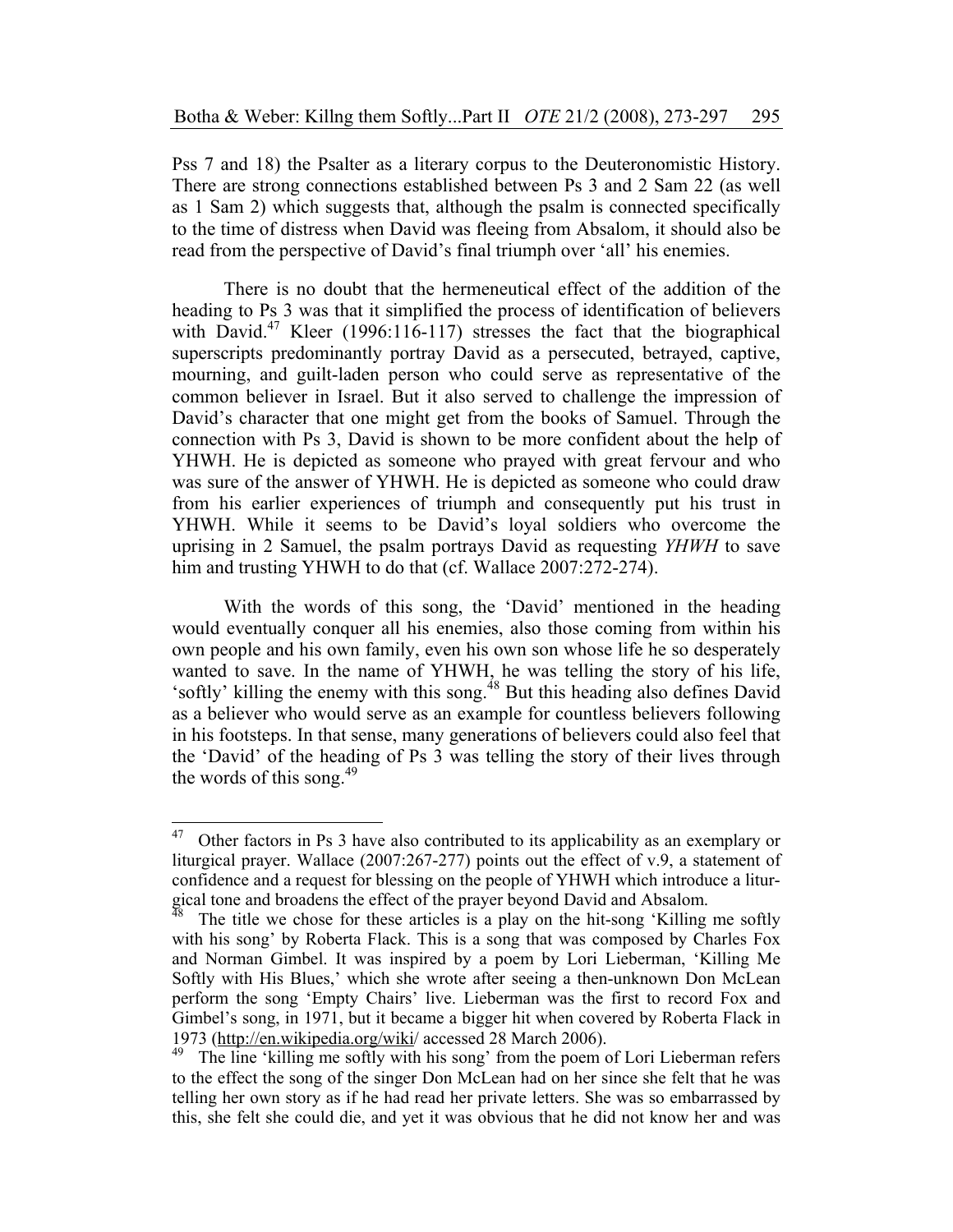### **BIBLIOGRAPHY**

-

- Barbiero, G. 1999. *Das erste Psalmenbuch als Einheit. Eine synchrone Analyse von Psalm 1-41.* Frankfurt a.M.: Peter Lang. (ÖBS 16.)
- Botha, P. J. 1991. The junction of the two ways: the structure and theology of Psalm 1. *OTE* 4(3), 381-396.
- \_\_\_\_\_\_\_ 2005. The Ideological Interface between Psalm 1 and Psalm 2. *OTE* 18, 189- 203.

\_\_\_\_\_\_\_ 2007. Intertextuality and the Interpretation of Psalm 1, in: Human, D. J. (ed.), *Psalms and Mythology*, 58-76. London: T&T Clark (LHBOTS 462.).

Craigie, P. C. 1983. *Psalms 1-50.* Waco, TX: Word Books. (WBC 19.)

- Creach, J. F. D. 1999. 'Like a tree planted by the temple stream: The portrait of the righteous in Psalm 1:3'. *CBQ* 61(1), 34-46.
- Croft, S. J. L. 1987. *The Identity of the Individual in the Psalms.* Sheffield: Sheffield Academic Press. (JSOT.S 44.)
- Culley, Robert C. 1991. Psalm 3: Content, Context, and Coherence, in: Gross, W. et al. (eds), *Text, Methode und Grammatik*, 29-39. St. Ottilien: EOS Verlag.
- Gesenius, W. & Kautzsch, E. 1962 [1909]. *Hebräische Grammatik*. Reprint of the 28<sup>th</sup> edition, Leipzig 1909. Hildesheim: Olms.
- Hartenstein, F. 2009. 'Schaffe mir Recht, JHWH!' (Psalm 7:9). Zum theologischen und anthropologischen Profil der Teilkomposition Psalm 3-14, in: Zenger, Erich (ed.), *The Composition of the Book of Psalms*, forthcoming. Leuven: Peeters (BEThL.)
- Hossfeld, F.-L. & Zenger, E. 1993. *Die Psalmen I*. Würzburg: Echter. (NEB 29.) \_\_\_\_\_\_\_ 2000. *Psalmen 51-100*. Freiburg i.Br.: Herder. (HThKAT.)
- Kleer, M. 1996. *'Der liebliche Sänger der Psalmen Israels.' Untersuchungen zu David als Dichter und Beter der Psalmen.* Bodenheim: Philo. (BBB 108.)
- Kraus, H.-J. 1978. *Psalmen. 1. Teilband: Psalmen 1–59.* 5., grundlegend überarbeitete und veränderte Auflage. Neukirchen-Vluyn. (BKAT XV/1.)
- Kselman, J. S. 1987. Psalm 3: A Structural and Literary Study. *CBQ* 49, 572-80.
- Lindström, F. 1994. *Suffering and Sin. Interpretations of Illness in the Individual Complaint Psalms.* Stockholm: Almqvist & Wiksell. (CBOT 37.)
- Oeming, M. 2000. *Das Buch der Psalmen. Psalm 1-41.* Stuttgart: Katholisches Bibelwerk. (NSKAT 13/1.)
- Rösel, C. 1999. *Die messianische Redaktion des Psalters. Studien zu Entstehung und Theologie der Sammlung Psalm 2-89\*. Stuttgart: Calwer. (CThM.BW 19.)*
- Seybold, K. 1996. *Die Psalmen*. Tübingen: Mohr Siebeck. (HAT I/15.)
- Van der Ploeg, J. P. M. 1973. *Psalmen I (Psalm 1-44).* Roermond: J. J. Romen & Zonen. (BOT.)
- Wallace, H. N. 2007. King and Community: Joining with David in Prayer, in: Becking, B. & Peels, E. (eds), *Psalms and Prayers. Papers read at the Joint Meeting of Old Testament Study and Het Oudtestamentisch Werkgezelschap in*

unaware of the effect it had on her. Through its heading, which portrays David as the exemplary suppliant, the words of Ps 3 have also become the life story of countless believers.